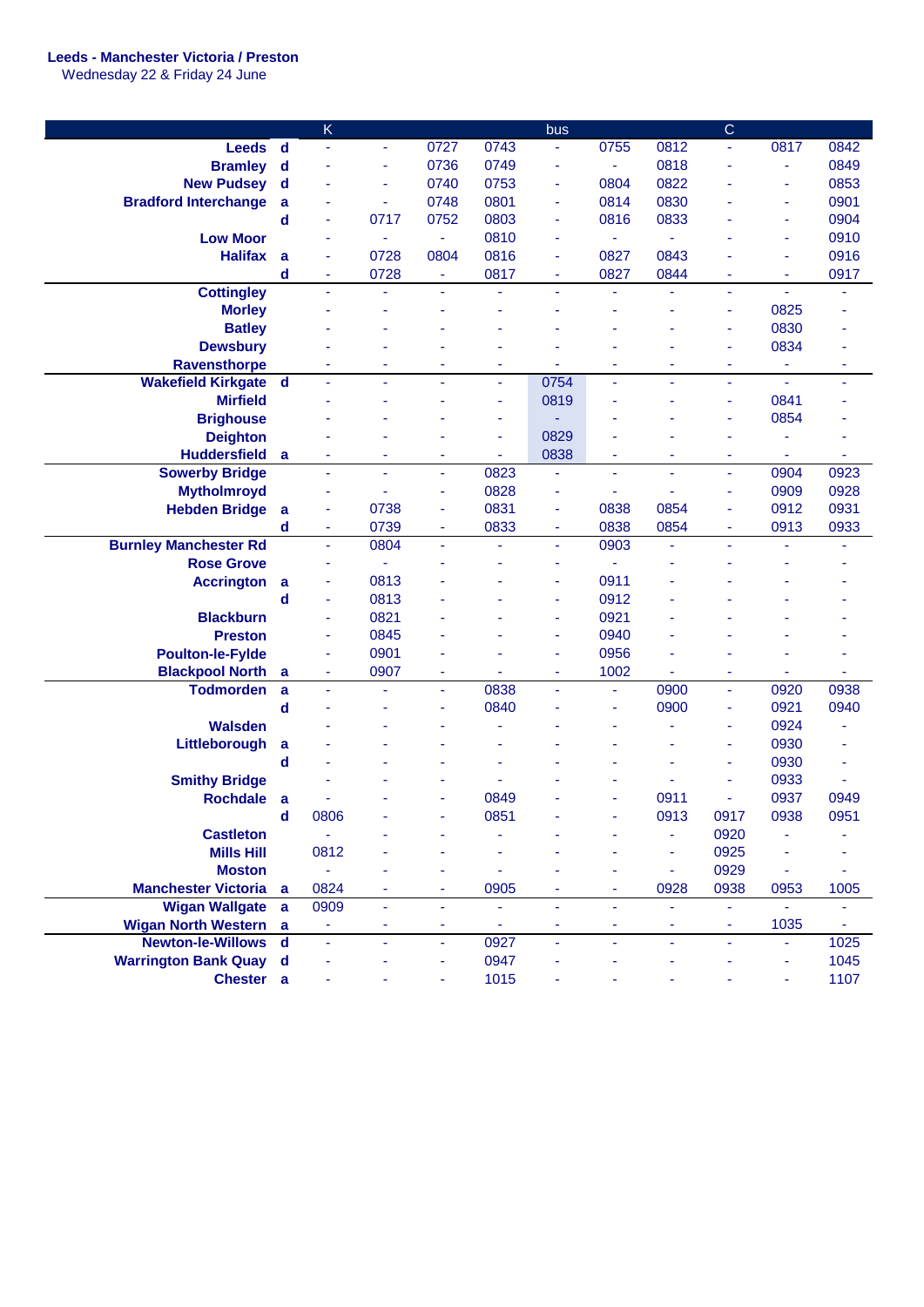|                              |                |                |                | $\overline{C}$ |                |                | $\sf K$        |                | $\overline{C}$ |                |      |
|------------------------------|----------------|----------------|----------------|----------------|----------------|----------------|----------------|----------------|----------------|----------------|------|
| <b>Leeds</b>                 | $\mathbf d$    | 0857           | 0912           | ۳              | 0927           | 0942           | $\blacksquare$ | 1012           |                | 1018           | 1042 |
| <b>Bramley</b>               | $\mathbf d$    | $\blacksquare$ | 0918           | ٠              | 0935           | 0950           | ä,             | 1018           |                | ä,             | 1050 |
| <b>New Pudsey</b>            | $\mathbf d$    | 0906           | 0922           | ٠              | 0940           | 0954           | ä,             | 1022           |                | ä,             | 1054 |
| <b>Bradford Interchange</b>  | a              | 0914           | 0930           | ٠              | 0948           | 1002           | ä,             | 1030           |                | ä,             | 1102 |
|                              | $\mathbf d$    | 0916           | 0933           | ٠              | 0951           | 1004           | ä,             | 1033           |                | ä,             | 1104 |
| <b>Low Moor</b>              |                | ٠              | $\blacksquare$ | ٠              | $\equiv$       | 1010           | ä,             | $\blacksquare$ |                | ä,             | 1110 |
| <b>Halifax</b>               | a              | 0927           | 0943           | ٠              | 1003           | 1016           | ä,             | 1043           |                | ä,             | 1116 |
|                              | $\mathbf d$    | 0927           | 0944           | $\blacksquare$ | ÷,             | 1017           | Ξ              | 1044           |                | ä,             | 1117 |
| <b>Cottingley</b>            |                | $\blacksquare$ | Ξ              | ÷.             | ÷.             | ä,             | ä,             | ä,             | ÷,             | ä,             | ÷,   |
| <b>Morley</b>                |                |                |                |                |                |                |                |                |                | 1026           |      |
| <b>Batley</b>                |                |                |                |                |                |                |                |                | ۰              | 1031           |      |
| <b>Dewsbury</b>              |                |                |                |                |                |                |                |                | ۰              | 1035           |      |
| <b>Ravensthorpe</b>          |                | ٠              | ۰              | ٠              | ٠              | ٠              | ۰              | ۰              | ٠              | ٠              | ٠    |
| <b>Wakefield Kirkgate d</b>  |                |                | ٠              | ٠              | ٠              | $\blacksquare$ | Ξ              | ٠              | ٠              | $\blacksquare$ | ٠    |
| <b>Mirfield</b>              |                |                |                |                |                |                |                |                |                | 1042           |      |
| <b>Brighouse</b>             |                |                |                |                |                |                |                |                |                | 1050           |      |
| <b>Deighton</b>              |                |                |                |                |                |                |                |                |                |                |      |
| <b>Huddersfield</b>          | $\overline{a}$ |                |                | ä,             |                |                | ä,             |                |                | ä,             |      |
| <b>Sowerby Bridge</b>        |                |                | ٠              |                | ٠              | 1023           | ä,             | ٠              | $\blacksquare$ | 1059           | 1123 |
| <b>Mytholmroyd</b>           |                |                | ٠              |                | ä,             | 1028           | Ξ              | ٠              |                | 1105           | 1128 |
| <b>Hebden Bridge</b>         | $\overline{a}$ | 0937           | 0954           |                | ä,             | 1031           | ä,             | 1054           | $\blacksquare$ | 1108           | 1131 |
|                              | d              | 0938           | 0956           | ٠              | $\blacksquare$ | 1033           | ٠              | 1056           | ٠              | 1110           | 1133 |
| <b>Burnley Manchester Rd</b> |                | 1003           | $\blacksquare$ | ä,             |                | $\blacksquare$ | ä,             |                |                |                |      |
| <b>Rose Grove</b>            |                |                |                |                |                |                |                |                |                |                |      |
| <b>Accrington</b>            | $\mathbf{a}$   | 1011           |                |                |                |                |                |                |                |                |      |
|                              | $\mathbf d$    | 1012           |                |                |                |                |                |                |                |                |      |
| <b>Blackburn</b>             |                | 1021           |                |                |                |                |                |                |                |                |      |
| <b>Preston</b>               |                | 1040           |                |                |                |                |                |                |                |                |      |
| <b>Poulton-le-Fylde</b>      |                | 1056           |                |                |                |                |                |                |                |                |      |
| <b>Blackpool North</b>       | a              | 1102           | ۰              | ٠              | ٠              |                | ٠              |                | ۰              |                |      |
| <b>Todmorden</b>             | a              | $\blacksquare$ | 1001           |                | ٠              | 1038           | ٠              | 1101           | ٠              | 1117           | 1138 |
|                              | d              |                | 1002           |                |                | 1040           | 1055           | 1102           |                | 1121           | 1140 |
| <b>Walsden</b>               |                |                |                |                |                | ÷,             |                |                |                | 1124           |      |
| Littleborough                | a              |                |                |                |                |                | 1102           |                |                | 1130           |      |
|                              | d              |                |                |                |                |                | 1102           |                |                | 1130           |      |
| <b>Smithy Bridge</b>         |                |                |                |                |                |                | ä,             |                |                | 1133           |      |
| <b>Rochdale</b>              | a              |                | 1013           |                |                | 1049           | 1107           | 1113           |                | 1137           | 1149 |
|                              | d              |                | 1014           | 1018           |                | 1051           | 1107           | 1114           | 1118           | 1138           | 1151 |
| <b>Castleton</b>             |                |                | ä,             | 1021           |                | ٠              | ä,             | Ξ              | 1121           |                |      |
| <b>Mills Hill</b>            |                |                | $\blacksquare$ | 1026           |                | ٠              | 1114           | ä,             | 1126           |                |      |
| <b>Moston</b>                |                |                | $\blacksquare$ | 1030           | ä,             | ä,             | ÷,             | ÷,             | 1130           | ٠              |      |
| <b>Manchester Victoria</b> a |                | ٠              | 1028           | 1039           | ÷,             | 1106           | 1124           | 1128           | 1139           | 1152           | 1205 |
| Wigan Wallgate a             |                | ä,             | $\blacksquare$ | ä,             | ä,             | $\blacksquare$ | 1209           | $\blacksquare$ |                | ä,             |      |
| <b>Wigan North Western</b>   | $\overline{a}$ | ٠              | ٠              | ۰              | $\blacksquare$ | Ξ              | ÷              | ٠              | ۰              | 1235           | ÷,   |
| <b>Newton-le-Willows</b>     | $\mathbf d$    | ä,             | $\blacksquare$ | ä,             | $\blacksquare$ | 1125           | ä,             | ÷,             | $\blacksquare$ | ä,             | 1224 |
| <b>Warrington Bank Quay</b>  | $\mathbf d$    |                |                |                | ä,             | 1139           |                |                |                | ä,             | 1239 |
| Chester a                    |                |                |                |                |                | 1205           |                |                |                | Ξ              | 1305 |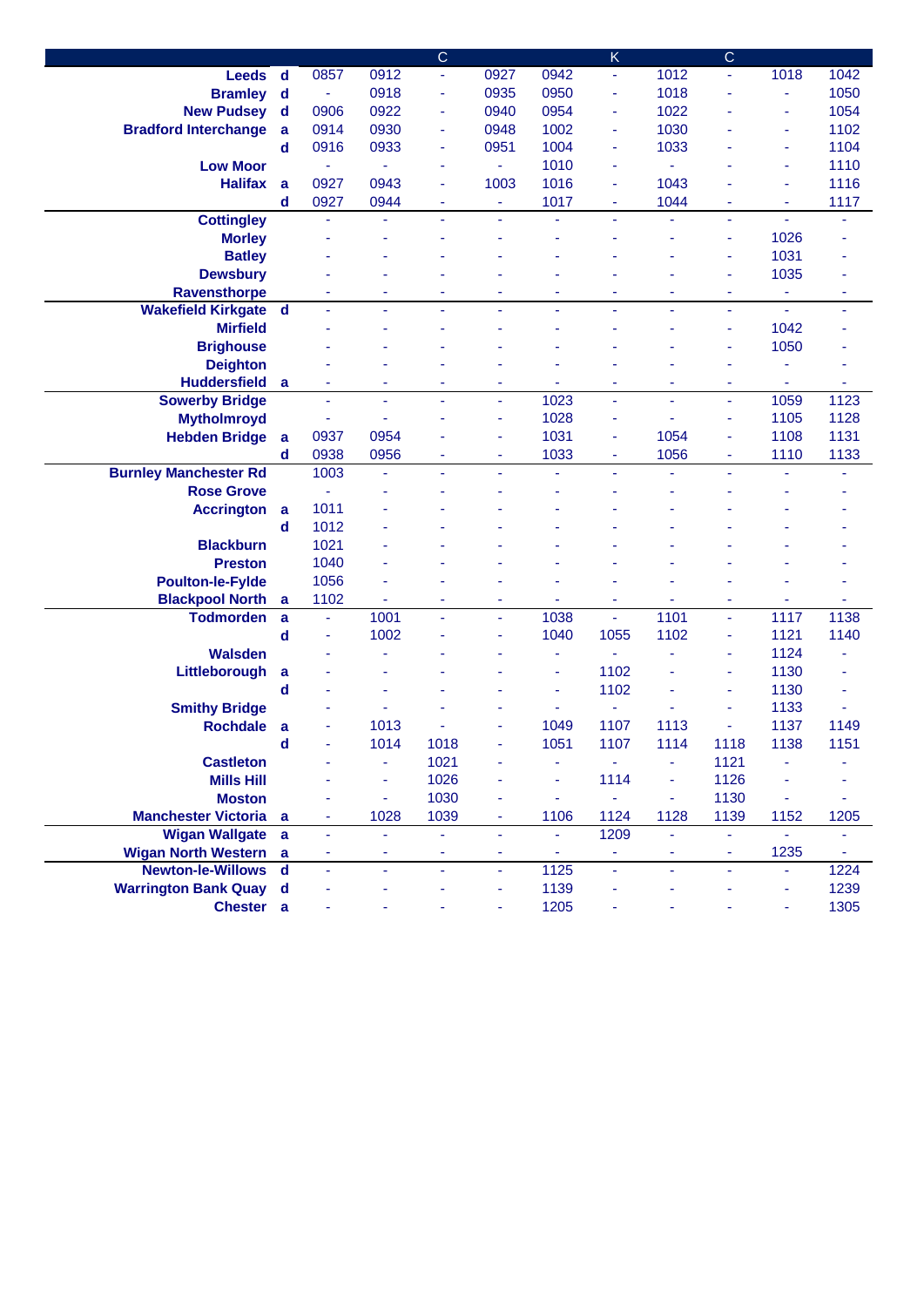|                               |              | Κ              | $\mathsf{C}$   |                |                |                |                |                | $\sf K$                  |                |                |
|-------------------------------|--------------|----------------|----------------|----------------|----------------|----------------|----------------|----------------|--------------------------|----------------|----------------|
| Leeds d                       |              | $\blacksquare$ | $\blacksquare$ | 1058           | 1112           | 1117           | 1127           | 1142           | Ξ                        | 1157           | 1212           |
| <b>Bramley</b>                | $\mathsf{d}$ |                | ٠              | $\blacksquare$ | 1118           | ٠              | 1135           | 1150           |                          | $\blacksquare$ | 1218           |
| <b>New Pudsey</b>             | $\mathbf d$  |                | ٠              | 1108           | 1122           | Ξ              | 1140           | 1154           |                          | 1207           | 1222           |
| <b>Bradford Interchange</b>   | a            |                | ٠              | 1116           | 1130           | ÷              | 1148           | 1203           | ۰                        | 1215           | 1230           |
|                               | $\mathbf d$  |                | ٠              | 1121           | 1133           | ÷              | 1151           | 1205           |                          | 1217           | 1233           |
| <b>Low Moor</b>               |              |                |                | $\blacksquare$ | $\blacksquare$ | ٠              | ۰              | 1211           |                          | $\blacksquare$ | ä,             |
| <b>Halifax</b>                | a            |                | ٠              | 1131           | 1143           | ٠              | 1203           | 1217           |                          | 1228           | 1243           |
|                               | $\mathbf d$  | ٠              | ٠              | 1132           | 1144           | $\blacksquare$ | $\blacksquare$ | 1218           | ٠                        | 1229           | 1244           |
| <b>Cottingley</b>             |              | $\blacksquare$ | $\blacksquare$ | ä,             | ä,             | ä,             | ä,             | ä,             | $\blacksquare$           | ä,             | ä,             |
| <b>Morley</b>                 |              |                |                |                | ä,             | 1126           |                |                |                          |                |                |
| <b>Batley</b>                 |              |                |                |                | ä,             | 1131           |                |                |                          |                |                |
| <b>Dewsbury</b>               |              |                |                |                | ä,             | 1135           |                |                |                          |                |                |
| <b>Ravensthorpe</b>           |              |                |                | ۰              | ä,             | ÷              | ä,             |                |                          | ä,             |                |
| <b>Wakefield Kirkgate</b>     | $\mathbf d$  |                |                |                | ٠              | Ξ              | ä,             | ÷,             |                          | ä,             |                |
| <b>Mirfield</b>               |              |                |                |                | ä,             | 1142           |                |                |                          |                |                |
| <b>Brighouse</b>              |              |                |                |                | ä,             | 1150           |                |                |                          |                |                |
| <b>Deighton</b>               |              |                |                |                | ٠              |                |                |                |                          |                |                |
| <b>Huddersfield</b>           | a            | ÷              | $\blacksquare$ | ٠              | $\blacksquare$ | $\blacksquare$ | Ξ              | ٠              | ۰                        | ٠              | $\blacksquare$ |
| <b>Sowerby Bridge</b>         |              | ä,             | ÷,             | ä,             | $\blacksquare$ | 1201           | ä,             | 1224           | $\overline{\phantom{a}}$ | ä,             | ÷,             |
| <b>Mytholmroyd</b>            |              |                | ٠              | ä,             | $\blacksquare$ | 1207           | ä,             | 1229           |                          | ä,             | ä,             |
| <b>Hebden Bridge</b>          | a            |                | ٠              | 1142           | 1154           | 1210           | ä,             | 1232           | ۰                        | 1240           | 1254           |
|                               | d            | ٠              | $\blacksquare$ | 1142           | 1158           | 1210           | ۰              | 1234           | Ξ                        | 1240           | 1256           |
| <b>Burnley Manchester Rd</b>  |              | ä,             | $\blacksquare$ | 1203           | L,             | ä,             | ÷.             | ä,             | ÷                        | 1303           | ä,             |
| <b>Rose Grove</b>             |              |                | ٠              | ä              |                |                | ä,             | ä,             |                          | $\blacksquare$ |                |
| <b>Accrington</b>             | a            |                | ۰              | 1211           |                |                |                |                | ۰                        | 1311           |                |
|                               | $\mathbf d$  |                | $\blacksquare$ | 1212           |                |                |                |                | Ξ                        | 1312           |                |
| <b>Blackburn</b>              |              |                | ٠              | 1221           |                |                |                |                | ۰                        | 1320           |                |
| <b>Preston</b>                |              |                | ٠              | 1240           |                |                |                |                |                          | 1339           |                |
| <b>Poulton-le-Fylde</b>       |              |                |                | 1256           |                |                |                |                |                          | 1355           |                |
| <b>Blackpool North</b>        | a            |                | ٠              | 1302           |                |                | ä,             |                |                          | 1402           |                |
| <b>Todmorden</b>              | $\mathbf{a}$ | $\blacksquare$ |                | ä,             | 1203           | 1217           | $\blacksquare$ | 1239           |                          | $\blacksquare$ | 1301           |
|                               | $\mathbf d$  | 1155           |                |                | 1207           | 1221           | ÷              | 1241           | 1255                     | ٠              | 1301           |
| <b>Walsden</b>                |              |                |                |                | $\blacksquare$ | 1224           |                | ٠              |                          |                |                |
| Littleborough                 | a            | 1202           |                |                | ä,             | 1230           |                | ٠              | 1302                     |                |                |
|                               | $\mathbf d$  | 1202           |                |                | ä,             | 1230           |                | $\blacksquare$ | 1302                     |                |                |
| <b>Smithy Bridge</b>          |              | $\blacksquare$ |                |                | $\blacksquare$ | 1233           |                | ä,             |                          |                |                |
| <b>Rochdale</b>               | a            | 1207           |                |                | 1219           | 1237           | ä,             | 1250           | 1307                     |                | 1313           |
|                               | d            | 1207           | 1218           |                | 1227           | 1238           |                | 1251           | 1307                     |                | 1314           |
| <b>Castleton</b>              |              | ÷.             | 1221           |                |                |                |                |                |                          |                |                |
| <b>Mills Hill</b>             |              | 1214           | 1226           |                |                |                |                |                | 1314                     |                |                |
| <b>Moston</b>                 |              | ÷              | 1230           |                | ä,             |                |                | ٠              |                          |                |                |
| <b>Manchester Victoria</b> a  |              | 1224           | 1239           |                | 1242           | 1253           | ٠              | 1307           | 1324                     | Ξ              | 1328           |
| Wigan Wallgate a              |              | 1309           | ÷,             | ÷.             | ä,             | ÷.             | ÷.             | $\blacksquare$ | 1403                     | ÷.             |                |
| <b>Wigan North Western</b> a  |              | $\sim$         | ٠              |                | ۰              | 1335           | ۰              | ٠              | ٠                        | ٠              |                |
| Newton-le-Willows d           |              | ÷              | $\blacksquare$ |                | $\blacksquare$ |                | $\blacksquare$ | 1325           |                          | Ξ              |                |
| <b>Warrington Bank Quay d</b> |              |                |                |                |                |                |                | 1345           |                          |                |                |
| Chester a                     |              |                |                |                |                |                |                | 1407           |                          |                |                |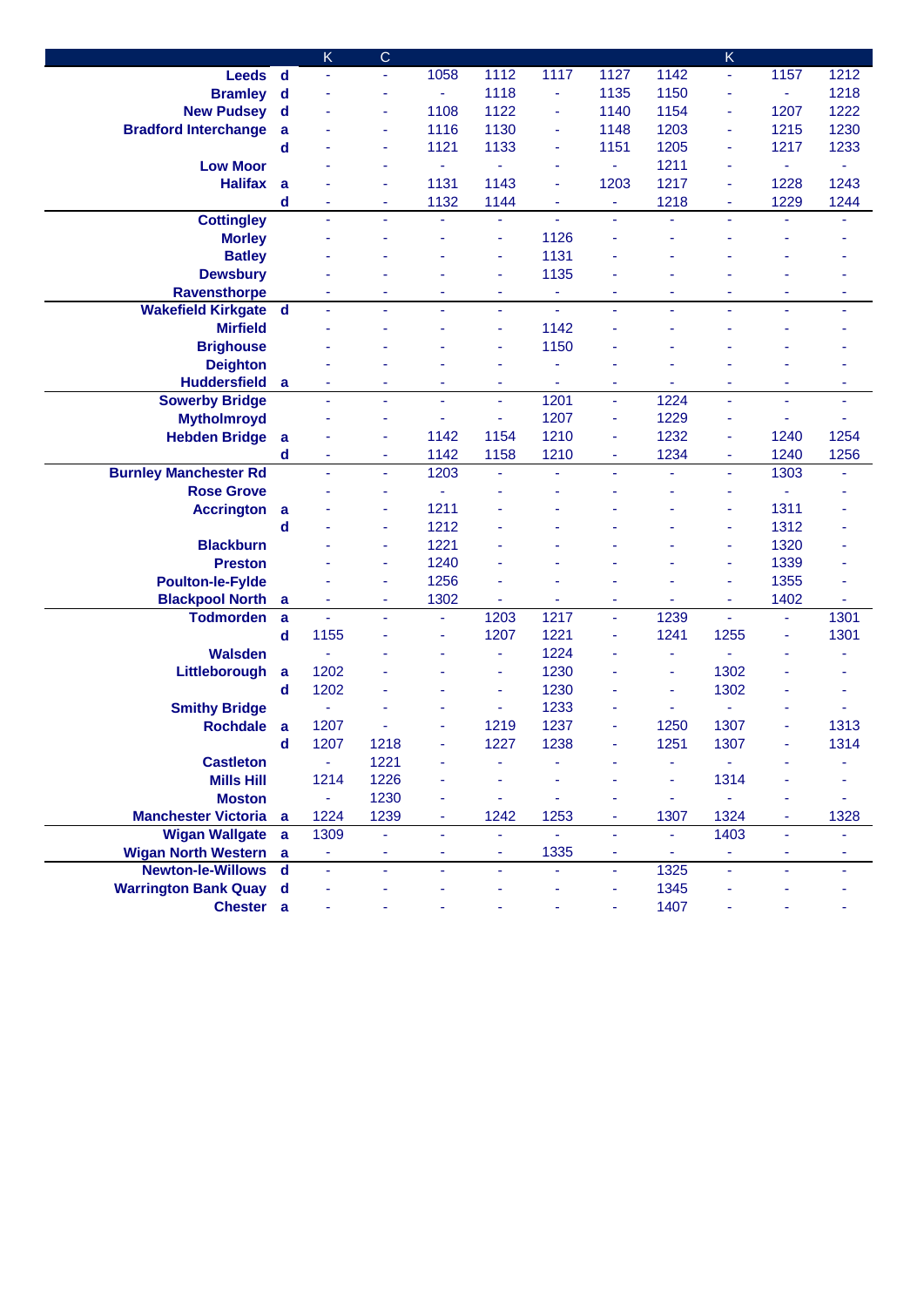|                                            |                | $\mathsf{C}$   |                |      | K              |              |      | $\mathsf{C}$             |                          |                |      |
|--------------------------------------------|----------------|----------------|----------------|------|----------------|--------------|------|--------------------------|--------------------------|----------------|------|
| <b>Leeds</b>                               | $\mathbf d$    |                | 1217           | 1242 | $\equiv$       | 1253         | 1312 | ÷                        | 1318                     | 1327           | 1342 |
| <b>Bramley</b>                             | $\mathbf d$    |                | $\blacksquare$ | 1250 | ä,             | ä,           | 1318 | ä,                       | $\overline{\phantom{a}}$ | 1335           | 1350 |
| <b>New Pudsey</b>                          | $\mathbf d$    |                | ٠              | 1254 | Ξ              | 1302         | 1322 |                          |                          | 1340           | 1354 |
| <b>Bradford Interchange</b>                | a              |                | ٠              | 1302 | $\blacksquare$ | 1310         | 1330 |                          |                          | 1348           | 1402 |
|                                            | d              |                | ٠              | 1305 | ä,             | 1320         | 1333 |                          |                          | 1351           | 1404 |
| <b>Low Moor</b>                            |                |                | ÷,             | 1311 | ä,             | ÷,           | ٠    |                          |                          | ÷,             | 1410 |
| <b>Halifax</b>                             | a              |                | ä,             | 1317 | ä,             | 1330         | 1343 |                          |                          | 1404           | 1416 |
|                                            | $\mathbf d$    | ٠              | $\blacksquare$ | 1317 | ٠              | 1331         | 1344 | ٠                        | ٠                        | $\blacksquare$ | 1417 |
| <b>Cottingley</b>                          |                | $\blacksquare$ | $\omega$       | ä,   | ÷              | Ξ            | ä,   | $\blacksquare$           | ÷.                       | ÷.             | ٠    |
| <b>Morley</b>                              |                | ÷              | 1225           | ä,   |                |              |      | $\blacksquare$           | 1326                     |                |      |
| <b>Batley</b>                              |                | ÷              | 1230           |      |                |              |      | $\blacksquare$           | 1331                     |                |      |
| <b>Dewsbury</b>                            |                | ۰              | 1233           |      |                |              |      | ٠                        | 1335                     |                |      |
| <b>Ravensthorpe</b>                        |                | ÷              | 1236           | ۰    |                |              | ۰    | ä,                       |                          | ۰              | ٠    |
| <b>Wakefield Kirkgate</b>                  | $\mathbf d$    | ä,             | $\blacksquare$ | ä,   |                | ÷.           | ä,   | $\blacksquare$           | $\blacksquare$           | ä,             | ÷,   |
| <b>Mirfield</b>                            |                | ٠              | 1241           |      |                |              |      | ä,                       | 1342                     |                |      |
| <b>Brighouse</b>                           |                | ÷              | 1251           |      |                |              |      | ä,                       | 1352                     |                |      |
| <b>Deighton</b>                            |                |                | ٠              |      |                |              |      |                          |                          |                |      |
| <b>Huddersfield</b>                        | a              | ٠              | $\blacksquare$ | ä,   | ٠              | ٠            | Ξ    | $\blacksquare$           |                          | ä,             | ٠    |
| <b>Sowerby Bridge</b>                      |                | $\blacksquare$ | 1300           | 1323 | ä,             | ÷,           | ä,   | $\Box$                   | 1401                     | ä,             | 1423 |
| <b>Mytholmroyd</b>                         |                | ä,             | 1305           | 1329 | ä,             | ä,           |      | $\blacksquare$           | 1406                     | ä,             | 1428 |
| <b>Hebden Bridge</b>                       | $\overline{a}$ | ä,             | 1310           | 1332 | ä,             | 1341         | 1354 | ä,                       | 1409                     | ä,             | 1431 |
|                                            | d              | $\blacksquare$ | 1311           | 1333 | $\blacksquare$ | 1341         | 1356 | ÷                        | 1410                     | ÷              | 1433 |
| <b>Burnley Manchester Rd</b>               |                | ÷.             | $\blacksquare$ |      | ÷.             | 1403         |      | ä,                       |                          | ä,             |      |
| <b>Rose Grove</b>                          |                |                |                |      | i,             |              |      |                          |                          |                |      |
| <b>Accrington</b>                          | a              |                |                |      | ۰              | 1411         |      |                          |                          |                |      |
|                                            | d              |                |                |      | ٠              | 1412         |      |                          |                          |                |      |
| <b>Blackburn</b>                           |                |                |                |      | ٠              | 1420         |      |                          |                          |                |      |
| <b>Preston</b>                             |                |                |                |      | ٠              | 1440<br>1455 |      |                          |                          |                |      |
| <b>Poulton-le-Fylde</b>                    |                |                |                |      | ٠<br>٠         | 1501         |      |                          |                          |                |      |
| <b>Blackpool North</b><br><b>Todmorden</b> | a<br>a         | $\blacksquare$ | 1318           | 1339 | $\blacksquare$ | Ξ            | 1401 | $\blacksquare$           | 1417                     | ٠<br>ä,        | 1438 |
|                                            | $\mathbf d$    | ä,             | 1322           | 1340 | 1355           | Ξ            | 1402 | $\blacksquare$           | 1420                     | ä,             | 1440 |
| <b>Walsden</b>                             |                |                | 1325           | ٠    |                |              |      | ٠                        | 1423                     |                |      |
| Littleborough                              | a              | ٠              | 1331           | ٠    | 1402           |              |      | ٠                        | 1429                     |                |      |
|                                            | d              | $\blacksquare$ | 1332           | ٠    | 1402           |              |      | $\blacksquare$           | 1430                     |                |      |
| <b>Smithy Bridge</b>                       |                |                | 1334           | ä,   | L,             |              |      |                          | 1433                     |                |      |
| <b>Rochdale</b>                            | a              | ä,             | 1338           | 1350 | 1407           |              | 1413 |                          | 1437                     |                | 1449 |
|                                            | d              | 1322           | 1339           | 1351 | 1407           |              | 1414 | 1418                     | 1438                     |                | 1451 |
| <b>Castleton</b>                           |                | 1325           | ٠              |      | ä,             |              | ۰    | 1421                     |                          |                |      |
| <b>Mills Hill</b>                          |                | 1330           |                | ä,   | 1414           |              | Ξ    | 1426                     |                          |                |      |
| <b>Moston</b>                              |                | 1333           | ٠              |      | ٠              |              | ٠    | 1430                     |                          |                |      |
| <b>Manchester Victoria</b>                 | <b>a</b>       | 1342           | 1353           | 1405 | 1424           | ٠            | 1428 | 1439                     | 1453                     | ٠              | 1506 |
| Wigan Wallgate a                           |                | ÷              | $\omega$       |      | 1509           | Ξ            | ä,   | $\blacksquare$           |                          | ÷,             |      |
| <b>Wigan North Western</b>                 | a              | ٠              | 1439           | ÷    | ٠              | ۰            | ۰    | ٠                        | 1535                     | $\blacksquare$ | ٠    |
| <b>Newton-le-Willows</b>                   | $\mathbf d$    | $\blacksquare$ | $\blacksquare$ | 1426 | Ξ              | Ξ            | Ξ    | $\overline{\phantom{a}}$ |                          | Ξ              | 1525 |
| <b>Warrington Bank Quay d</b>              |                |                | ٠              | 1439 |                |              |      |                          |                          | ۰              | 1539 |
| Chester a                                  |                |                | ۰              | 1505 |                |              |      |                          |                          |                | 1605 |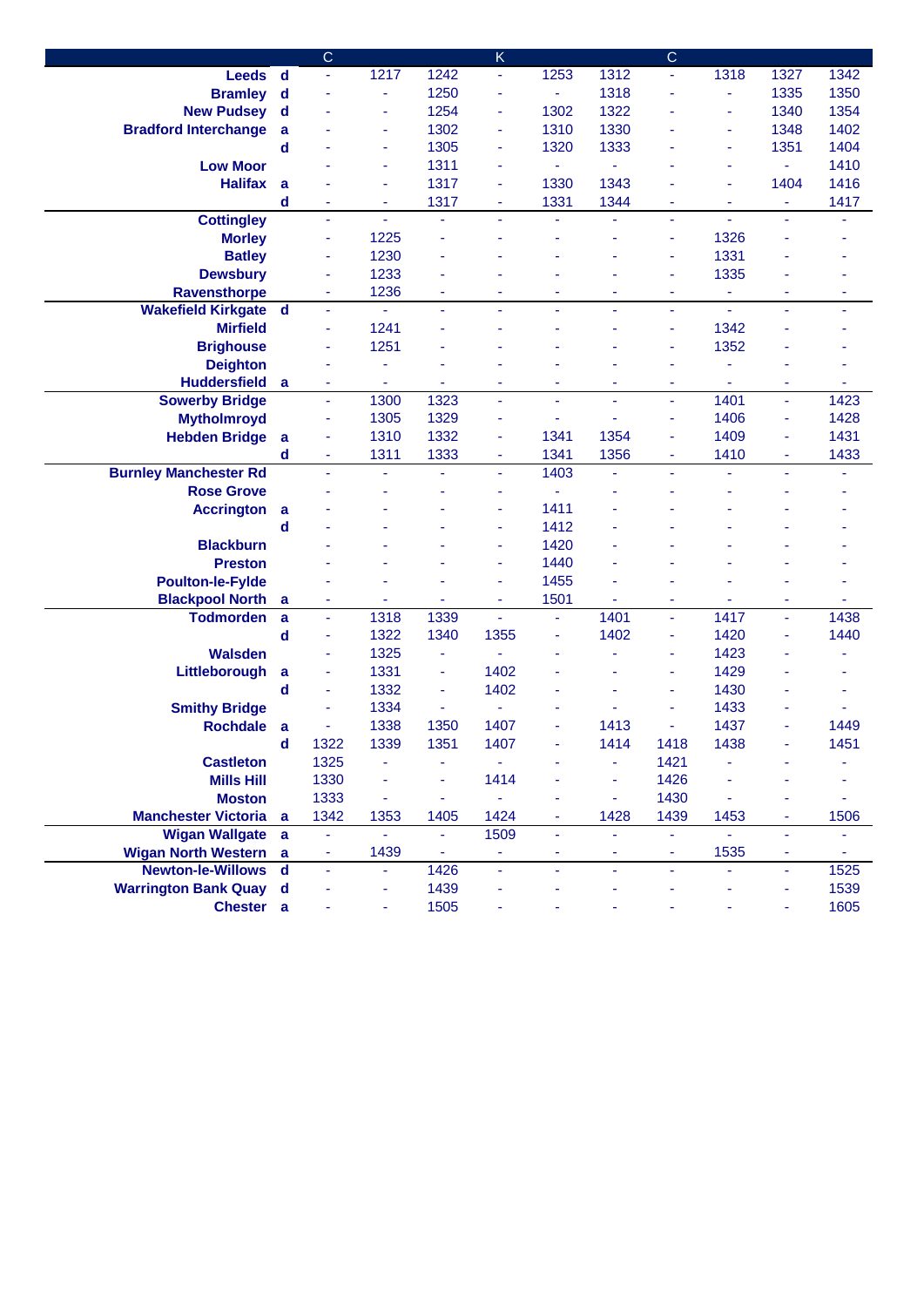|                              |                |                |                | $\overline{C}$ |                | $\overline{\mathsf{K}}$ |      |                |                | $\overline{C}$ |                |
|------------------------------|----------------|----------------|----------------|----------------|----------------|-------------------------|------|----------------|----------------|----------------|----------------|
| <b>Leeds</b>                 | $\mathbf d$    | 1357           | 1412           | Ξ              | 1442           | ä,                      |      | 1457           | 1512           |                | 1519           |
| <b>Bramley</b>               | $\mathbf d$    | $\blacksquare$ | 1418           | ٠              | 1450           |                         |      | $\sim$         | 1518           |                |                |
| <b>New Pudsey</b>            | $\mathbf d$    | 1406           | 1422           | ٠              | 1454           |                         | ٠    | 1507           | 1522           |                |                |
| <b>Bradford Interchange</b>  | $\mathbf{a}$   | 1415           | 1430           | ٠              | 1502           |                         | ä,   | 1515           | 1530           |                |                |
|                              | $\mathbf d$    | 1417           | 1433           | ٠              | 1504           |                         | ä,   | 1517           | 1533           |                |                |
| <b>Low Moor</b>              |                | $\blacksquare$ | ä,             | ٠              | 1510           |                         | ٠    | $\blacksquare$ | Ξ              |                |                |
| <b>Halifax</b>               | a              | 1430           | 1443           | ٠              | 1516           |                         | ä,   | 1528           | 1543           |                |                |
|                              | $\mathbf d$    | 1431           | 1444           | Ξ              | 1517           | ä,                      | ä,   | 1528           | 1544           |                |                |
| <b>Cottingley</b>            |                | ÷              | ä,             | ä,             | ä,             | ÷,                      | ÷,   | ä,             | ÷              | ÷.             | ÷              |
| <b>Morley</b>                |                |                |                |                |                |                         |      |                |                | ٠              | 1527           |
| <b>Batley</b>                |                |                |                |                |                |                         |      |                |                | ٠              | 1532           |
| <b>Dewsbury</b>              |                |                |                |                |                |                         |      |                |                | ٠              | 1536           |
| <b>Ravensthorpe</b>          |                | ۰              | ٠              | ٠              | ٠              | ٠                       | ٠    | ۰              | ٠              | ۰              | ٠              |
| <b>Wakefield Kirkgate d</b>  |                | ۰              | ٠              | $\blacksquare$ | ٠              | ٠                       | ٠    | $\blacksquare$ | $\blacksquare$ | Ξ              | $\blacksquare$ |
| <b>Mirfield</b>              |                |                |                |                |                |                         |      |                |                | ä,             | 1543           |
| <b>Brighouse</b>             |                |                |                |                |                |                         |      |                |                |                | 1553           |
| <b>Deighton</b>              |                |                |                |                |                |                         |      |                |                |                |                |
| <b>Huddersfield</b>          | $\overline{a}$ | ä,             |                | ٠              |                | ä,                      |      | ä,             |                | ٠              |                |
| <b>Sowerby Bridge</b>        |                | ۰              | ٠              | ٠              | 1523           | ÷,                      | ٠    | ٠              | ٠              | ٠              | 1602           |
| <b>Mytholmroyd</b>           |                |                | ÷,             | ٠              | 1528           | ÷,                      | ٠    | $\blacksquare$ |                | ٠              | 1607           |
| <b>Hebden Bridge</b>         | $\overline{a}$ | 1441           | 1454           | Ξ              | 1531           |                         | ä,   | 1538           | 1554           | ä,             | 1610           |
|                              | $\mathbf d$    | 1441           | 1456           | ٠              | 1533           | ٠                       | Ξ    | 1539           | 1556           | Ξ              | 1611           |
| <b>Burnley Manchester Rd</b> |                | 1503           | ÷.             | $\blacksquare$ | ٠              | Ξ                       | 1550 | 1603           |                | ä,             | ٠              |
| <b>Rose Grove</b>            |                | ä,             |                |                |                | Ξ                       | 1553 | ä,             |                |                |                |
| <b>Accrington</b>            | a              | 1511           |                |                |                | ۰                       | 1600 | 1611           |                |                |                |
|                              | $\mathbf d$    | 1512           |                |                |                |                         | 1600 | 1612           |                |                |                |
| <b>Blackburn</b>             |                | 1521           |                |                |                | ä,                      | 1611 | 1621           |                |                |                |
| <b>Preston</b>               |                | 1540           |                |                |                | ٠                       | ä,   | 1642           |                |                |                |
| <b>Poulton-le-Fylde</b>      |                | 1556           |                |                |                |                         | ä,   | 1657           |                |                |                |
| <b>Blackpool North</b>       | a              | 1602           | ۰              | ٠              | ۰              | ÷                       | ۰    | 1704           |                | ۰              | ۰              |
| <b>Todmorden</b>             | $\mathbf{a}$   | $\blacksquare$ | 1501           | Ξ              | 1538           | ä,                      |      | $\blacksquare$ | 1601           | Ξ              | 1618           |
|                              | $\mathbf d$    |                | 1502           |                | 1540           | 1555                    |      | ÷              | 1602           | ٠              | 1621           |
| <b>Walsden</b>               |                |                |                |                | ä,             |                         |      |                |                | ٠              | 1624           |
| Littleborough                | a              |                |                |                |                | 1602                    |      |                |                | ٠              | 1630           |
|                              | $\mathbf d$    |                |                |                |                | 1602                    |      |                |                |                | 1630           |
| <b>Smithy Bridge</b>         |                |                |                |                |                |                         |      |                |                |                | 1633           |
| <b>Rochdale</b>              | a              |                | 1513           |                | 1549           | 1607                    |      |                | 1613           |                | 1637           |
|                              | d              |                | 1514           | 1518           | 1551           | 1607                    |      |                | 1614           | 1618           | 1638           |
| <b>Castleton</b>             |                |                | ä,             | 1521           | $\blacksquare$ |                         |      |                | ۰              | 1621           |                |
| <b>Mills Hill</b>            |                |                | Ξ              | 1526           | ۰              | 1614                    |      |                | Ξ              | 1626           |                |
| <b>Moston</b>                |                |                | $\blacksquare$ | 1530           | ٠              |                         |      |                | $\blacksquare$ | 1630           |                |
| <b>Manchester Victoria</b> a |                | ۰              | 1528           | 1539           | 1605           | 1624                    |      |                | 1628           | 1639           | 1654           |
| <b>Wigan Wallgate</b>        | $\mathbf{a}$   | ä,             | ÷.             | ÷              | ä,             | 1709                    | ä,   | ÷.             |                | ä,             |                |
| <b>Wigan North Western</b>   | $\overline{a}$ |                | ٠              | ٠              | $\blacksquare$ | Ξ                       |      |                |                | ٠              | 1736           |
| <b>Newton-le-Willows</b>     | $\mathbf d$    | ä,             | ÷.             | ä,             | 1626           | $\blacksquare$          | ÷.   | ä,             | ä,             | ÷.             |                |
| <b>Warrington Bank Quay</b>  | $\mathbf d$    |                |                | ٠              | 1639           |                         |      |                |                |                |                |
| Chester a                    |                |                |                | Ξ              | 1705           |                         |      |                |                |                |                |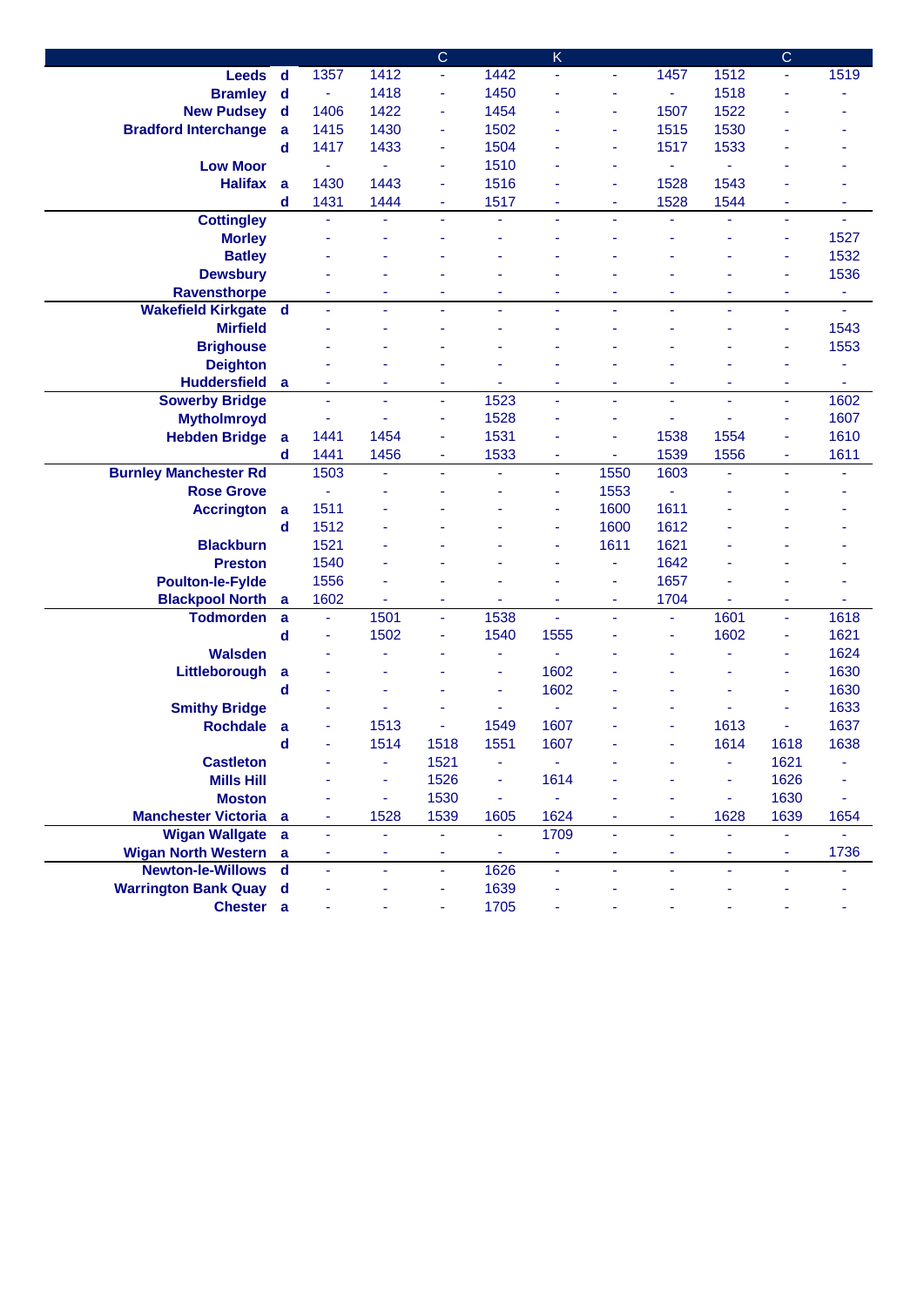|                               |                | B                        |                |                | K              |      |      | $\mathsf{C}$             |                          |                | bus            |
|-------------------------------|----------------|--------------------------|----------------|----------------|----------------|------|------|--------------------------|--------------------------|----------------|----------------|
| <b>Leeds</b>                  | $\mathsf{d}$   | $\overline{\phantom{a}}$ | 1527           | 1542           | $\blacksquare$ | 1557 | 1612 | ä,                       | 1617                     | 1642           |                |
| <b>Bramley</b>                | $\mathbf d$    | $\blacksquare$           | 1535           | 1550           | Ξ              | ÷.   | 1618 | ٠                        | ٠                        | 1649           |                |
| <b>New Pudsey</b>             | $\mathbf d$    | $\blacksquare$           | 1540           | 1554           | ٠              | 1606 | 1622 |                          |                          | 1653           |                |
| <b>Bradford Interchange</b>   | a              | ÷                        | 1548           | 1602           | Ξ              | 1615 | 1630 |                          |                          | 1702           |                |
|                               | d              | ÷                        | 1553           | 1604           | Ξ              | 1617 | 1633 |                          |                          | 1704           |                |
| <b>Low Moor</b>               |                | ٠                        | $\blacksquare$ | 1610           | ä,             | ÷    | ٠    |                          | $\overline{\phantom{a}}$ | 1710           |                |
| <b>Halifax</b>                | a              | ٠                        | 1605           | 1616           | $\blacksquare$ | 1628 | 1643 |                          | $\blacksquare$           | 1716           |                |
|                               | d              | ä,                       | $\blacksquare$ | 1617           | Ξ              | 1628 | 1644 | ä,                       | Ξ                        | 1717           |                |
| <b>Cottingley</b>             |                | $\blacksquare$           | $\blacksquare$ |                | ٠              | ٠    | ä,   | $\overline{\phantom{a}}$ | $\blacksquare$           | ä,             | $\blacksquare$ |
| <b>Morley</b>                 |                |                          |                |                |                |      |      | ٠                        | 1625                     |                |                |
| <b>Batley</b>                 |                |                          |                |                |                |      |      | $\blacksquare$           | 1630                     |                |                |
| <b>Dewsbury</b>               |                |                          |                |                |                |      |      | ٠                        | 1634                     |                |                |
| <b>Ravensthorpe</b>           |                |                          |                | ۰              |                |      | ۰    | ۰                        | 1637                     | ۰              |                |
| <b>Wakefield Kirkgate d</b>   |                |                          |                | ä,             |                |      | ä,   | ä,                       |                          | ÷              | 1654           |
| <b>Mirfield</b>               |                |                          |                |                |                |      |      | ä,                       | 1642                     | ä,             | 1719           |
| <b>Brighouse</b>              |                |                          |                |                |                |      |      | ٠                        | 1652                     | ٠              |                |
| <b>Deighton</b>               |                |                          |                |                |                |      |      |                          |                          | ä,             | 1729           |
| <b>Huddersfield</b>           | a              | ä,                       | ۰              |                | ä,             | ٠    | ä,   | ۰                        |                          | ä,             | 1738           |
| <b>Sowerby Bridge</b>         |                |                          | ÷              | 1623           | ä,             | ÷.   | L,   | ÷,                       | 1702                     | 1723           |                |
| <b>Mytholmroyd</b>            |                |                          | $\blacksquare$ | 1628           | $\blacksquare$ | ä,   |      | $\blacksquare$           | 1707                     | 1728           |                |
| <b>Hebden Bridge</b>          | $\overline{a}$ |                          | ٠              | 1631           | $\blacksquare$ | 1638 | 1654 | ä,                       | 1710                     | 1731           |                |
|                               | d              | ٠                        | ٠              | 1633           | $\blacksquare$ | 1639 | 1655 | ٠                        | 1711                     | 1733           |                |
| <b>Burnley Manchester Rd</b>  |                |                          | ÷              |                | ÷.             | 1703 | ä,   | ä,                       |                          | ä,             | ÷              |
| <b>Rose Grove</b>             |                |                          |                |                | ٠              | ä,   |      |                          |                          |                |                |
| <b>Accrington</b>             | a              |                          |                |                | ä,             | 1711 |      |                          |                          |                |                |
|                               | d              |                          |                |                | ٠              | 1712 |      |                          |                          |                |                |
| <b>Blackburn</b>              |                |                          |                |                | ٠              | 1721 |      |                          |                          |                |                |
| <b>Preston</b>                |                |                          |                |                | ٠              | 1742 |      |                          |                          |                |                |
| <b>Poulton-le-Fylde</b>       |                |                          |                |                | ٠              | 1759 |      |                          |                          |                |                |
| <b>Blackpool North</b>        | a              |                          |                |                | ٠              | 1805 |      |                          |                          |                |                |
| <b>Todmorden</b>              | a              | ä,                       | $\blacksquare$ | 1638           | ä,             | ä,   | 1701 | ä,                       | 1718                     | 1738           |                |
|                               | d              |                          | ٠              | 1640           | 1653           | ÷    | 1701 | $\blacksquare$           | 1718                     | 1740           |                |
| <b>Walsden</b>                |                |                          |                | $\blacksquare$ | 1656           | ٠    | ä,   | $\blacksquare$           | 1722                     |                |                |
| Littleborough                 | a              |                          |                | 1646           | 1702           | ÷    | 1708 | $\blacksquare$           | 1728                     |                |                |
|                               | d              |                          |                | 1647           | 1702           | ٠    | 1708 | ٠                        | 1728                     |                |                |
| <b>Smithy Bridge</b>          |                |                          |                | ä,             | ä,             |      | 1711 | $\blacksquare$           | 1731                     |                |                |
| <b>Rochdale</b>               | a              |                          |                | 1651           | 1707           | ä,   | 1714 | ÷,                       | 1735                     | 1749           |                |
|                               | d              | 1648                     |                | 1655           | 1707           |      | 1715 | 1719                     | 1736                     | 1751           |                |
| <b>Castleton</b>              |                | 1651                     |                |                | ۰              |      | ٠    | 1722                     |                          |                |                |
| <b>Mills Hill</b>             |                | 1656                     |                | ۰              | 1714           |      | ÷,   | 1727                     |                          |                |                |
| <b>Moston</b>                 |                | ÷,                       |                | $\blacksquare$ | $\blacksquare$ |      | 1722 | ÷.                       |                          |                |                |
| <b>Manchester Victoria</b> a  |                | 1708                     |                | 1712           | 1724           | Ξ    | 1730 | 1739                     | 1750                     | 1805           |                |
| Wigan Wallgate a              |                | ä,                       | $\blacksquare$ | ä,             | 1808           | ä,   | ä,   | ÷.                       | ä,                       | ä,             | ٠              |
| <b>Wigan North Western</b> a  |                | ٠                        | ٠              | $\omega$       | $\equiv$       | ٠    | ۰    | ٠                        | 1837                     | $\blacksquare$ | ٠              |
| Newton-le-Willows d           |                | $\blacksquare$           | $\blacksquare$ | 1732           | ä,             | ä,   | ä,   | $\omega$                 | Ξ                        | 1827           |                |
| <b>Warrington Bank Quay d</b> |                |                          |                | 1746           |                |      |      |                          |                          | 1844           |                |
| Chester a                     |                |                          | ٠              | 1815           |                |      |      |                          | ٠                        | 1913           |                |
|                               |                |                          |                |                |                |      |      |                          |                          |                |                |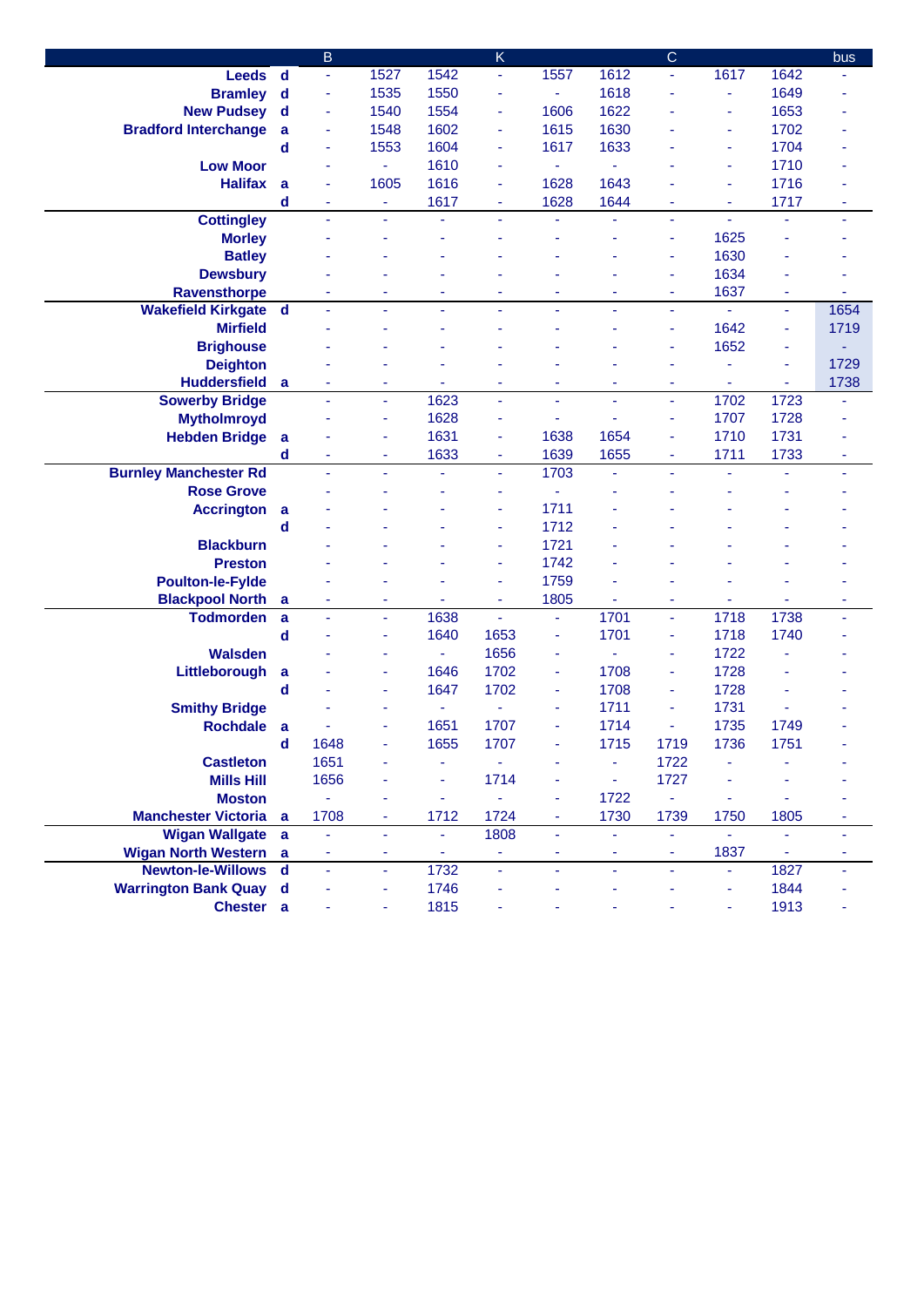|                               |              | K                        | $\mathsf{C}$   |                |                |      |                |                          |                          |                |      |
|-------------------------------|--------------|--------------------------|----------------|----------------|----------------|------|----------------|--------------------------|--------------------------|----------------|------|
| <b>Leeds</b>                  | $\mathsf{d}$ | $\blacksquare$           | Ξ              | 1657           | 1712           | 1717 | 1727           | 1742                     | ÷                        | 1757           | 1812 |
| <b>Bramley</b>                | $\mathsf{d}$ |                          |                | $\blacksquare$ | 1718           | ٠    | 1736           | 1749                     |                          | $\equiv$       | 1818 |
| <b>New Pudsey</b>             | $\mathbf d$  |                          | ٠              | 1706           | 1722           | Ξ    | 1742           | 1753                     | $\blacksquare$           | 1807           | 1822 |
| <b>Bradford Interchange</b>   | a            |                          |                | 1715           | 1730           | Ξ    | 1750           | 1801                     |                          | 1815           | 1831 |
|                               | d            |                          | ٠              | 1717           | 1733           | ٠    | 1753           | 1803                     |                          | 1817           | 1834 |
| <b>Low Moor</b>               |              |                          |                | ٠              | $\blacksquare$ | ٠    | ä,             | 1809                     | ۰                        | $\blacksquare$ | ٠    |
| <b>Halifax</b>                | a            |                          | ÷              | 1728           | 1744           | ٠    | 1805           | 1815                     | ۰                        | 1828           | 1844 |
|                               | $\mathbf d$  | ٠                        | ٠              | 1728           | 1744           | ۰    | $\blacksquare$ | 1816                     | ٠                        | 1828           | 1845 |
| <b>Cottingley</b>             |              | $\overline{\phantom{a}}$ | ۰              |                | ٠              | 1723 | ۰              |                          | ٠                        | ä,             |      |
| <b>Morley</b>                 |              |                          |                |                | ä,             | 1727 |                |                          |                          |                |      |
| <b>Batley</b>                 |              |                          |                |                | ä,             | 1732 |                |                          |                          |                |      |
| <b>Dewsbury</b>               |              |                          |                |                |                | 1736 |                |                          |                          |                |      |
| <b>Ravensthorpe</b>           |              |                          |                | ä,             | ٠              | Ξ    | ä,             |                          |                          | ä,             |      |
| <b>Wakefield Kirkgate</b>     | $\mathsf{d}$ |                          |                |                | ÷.             | ä,   | L,             |                          |                          |                |      |
| <b>Mirfield</b>               |              |                          |                |                | ä,             | 1743 |                |                          |                          |                |      |
| <b>Brighouse</b>              |              |                          |                |                | ä,             | 1753 |                |                          |                          |                |      |
| <b>Deighton</b>               |              |                          |                |                |                |      |                |                          |                          |                |      |
| <b>Huddersfield</b>           | a            |                          | ٠              | ٠              |                | ٠    |                |                          |                          | ٠              |      |
| <b>Sowerby Bridge</b>         |              |                          | Ξ              | 1734           | ä,             | 1803 | L,             | 1822                     | $\blacksquare$           | 1834           | ä,   |
| <b>Mytholmroyd</b>            |              |                          | ٠              | $\blacksquare$ | $\blacksquare$ | 1809 | ä,             | 1827                     |                          | $\blacksquare$ | ä,   |
| <b>Hebden Bridge</b>          | a            |                          | ٠              | 1740           | 1800           | 1812 | ä,             | 1830                     |                          | 1841           | 1855 |
|                               | d            | ٠                        | ۰              | 1740           | 1801           | 1812 | ۰              | 1832                     | ٠                        | 1841           | 1856 |
| <b>Burnley Manchester Rd</b>  |              | ä,                       | ÷,             | 1803           | ä,             |      | ä,             | ä,                       | $\overline{\phantom{a}}$ | 1903           | ٠    |
| <b>Rose Grove</b>             |              |                          | ٠              |                |                |      |                |                          |                          |                |      |
| <b>Accrington</b>             | a            |                          | ٠              | 1811           |                |      |                |                          | $\blacksquare$           | 1911           |      |
|                               | d            |                          | ٠              | 1812           |                |      |                |                          |                          | 1912           |      |
| <b>Blackburn</b>              |              |                          |                | 1822           |                |      |                |                          |                          | 1921           |      |
| <b>Preston</b>                |              |                          |                | 1843           |                |      |                |                          |                          | 1940           |      |
| <b>Poulton-le-Fylde</b>       |              |                          |                | 1858           |                |      |                |                          |                          | 1956           |      |
| <b>Blackpool North</b>        | a            |                          | ٠              | 1905           |                |      | ä,             |                          |                          | 2002           |      |
| <b>Todmorden</b>              | $\mathbf a$  |                          |                |                | 1806           | 1819 | ä,             | 1837                     |                          | ä,             | 1901 |
|                               | $\mathbf d$  | 1755                     |                | ٠              | 1808           | 1821 | ä,             | 1840                     | 1855                     | ä,             | 1902 |
| <b>Walsden</b>                |              | ÷,                       |                | ٠              | $\omega$       | 1824 |                | ٠                        |                          |                |      |
| Littleborough                 | $\mathbf{a}$ | 1802                     |                | ٠              | 1814           | 1830 |                | ۰                        | 1903                     |                |      |
|                               | $\mathbf d$  | 1802                     |                | ٠              | 1815           | 1830 |                | ٠                        | 1903                     |                |      |
| <b>Smithy Bridge</b>          |              | ä,                       |                |                | $\blacksquare$ | 1833 |                | $\overline{\phantom{a}}$ | 1905                     |                |      |
| <b>Rochdale</b>               | a            | 1807                     |                |                | 1819           | 1837 | ä,             | 1849                     | 1909                     |                | 1913 |
|                               | d            | 1807                     | 1818           |                | 1823           | 1838 |                | 1851                     | 1910                     |                | 1914 |
| <b>Castleton</b>              |              | $\omega_{\rm c}$         | 1821           |                | $\equiv$       |      |                |                          |                          |                |      |
| <b>Mills Hill</b>             |              | 1814                     | ÷,             |                | 1830           |      |                |                          |                          |                |      |
| <b>Moston</b>                 |              | ÷                        | ä,             | ٠              | 1833           |      |                | ä,                       |                          |                |      |
| <b>Manchester Victoria</b> a  |              | 1824                     | 1836           | ٠              | 1841           | 1852 | ۰              | 1905                     | 1924                     |                | 1928 |
| Wigan Wallgate a              |              | 1909                     | $\blacksquare$ | ۰              | ٠              | ä,   | Ξ              | $\blacksquare$           | 2008                     | ٠              |      |
| <b>Wigan North Western a</b>  |              | ٠                        | ۰              |                | ۰              | 1935 | ۰              | ÷                        |                          |                |      |
| Newton-le-Willows d           |              | ä,                       | $\blacksquare$ |                | ÷,             | ä,   | $\blacksquare$ | 1924                     |                          | ٠              |      |
| <b>Warrington Bank Quay d</b> |              |                          |                |                |                |      |                | 1943                     |                          |                |      |
| Chester a                     |              |                          |                |                |                |      |                | 2006                     |                          |                |      |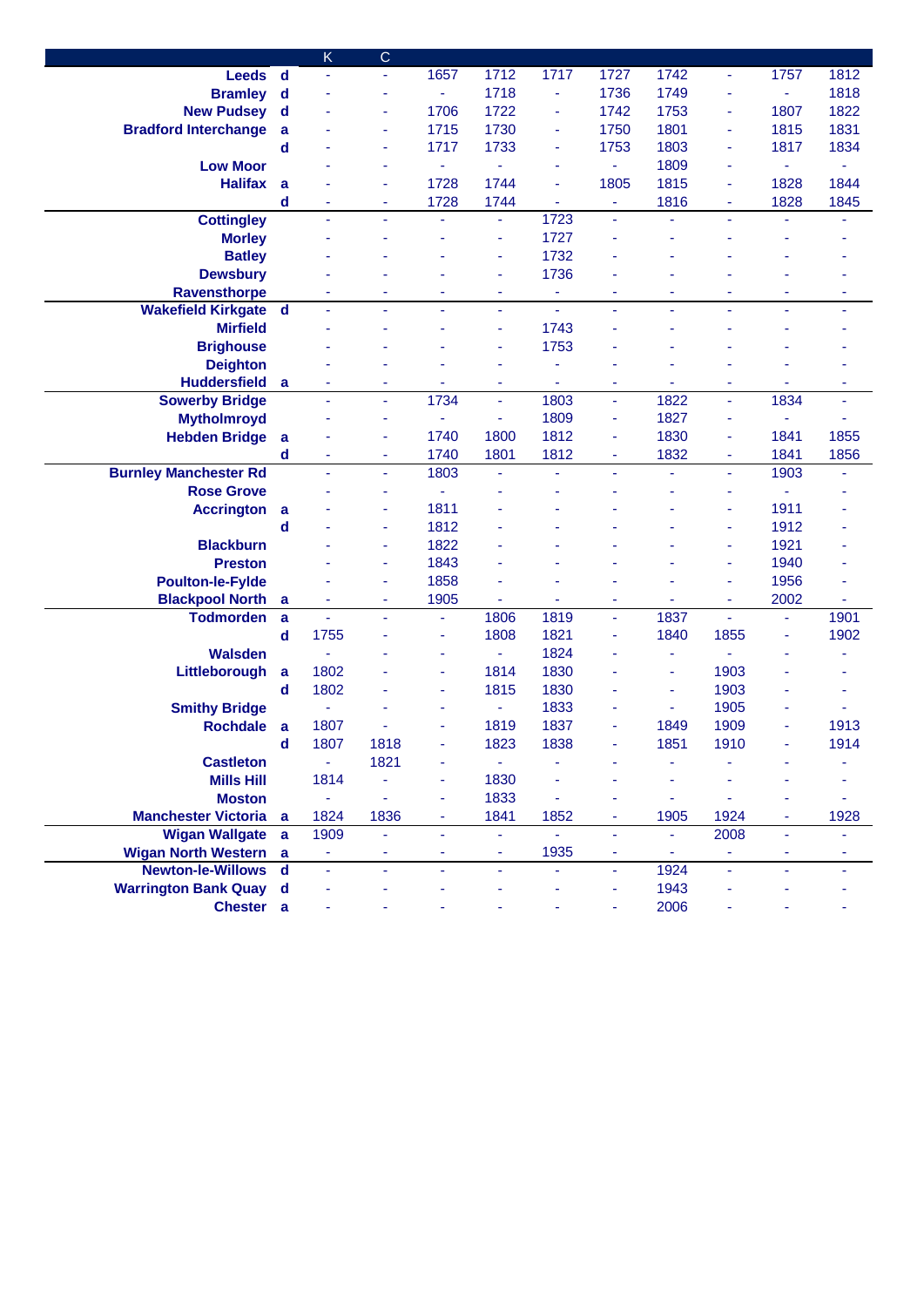|                                                  |                | $\mathsf{C}$        |                |           |                |        | $\mathsf C$  | bus  |                          |            |                |
|--------------------------------------------------|----------------|---------------------|----------------|-----------|----------------|--------|--------------|------|--------------------------|------------|----------------|
| <b>Leeds</b>                                     | $\mathbf d$    | ä,                  | 1817           | 1840      | 1857           | 1912   |              | ٠    | 1927                     | 1940       |                |
| <b>Bramley</b>                                   | $\mathbf d$    |                     | ÷,             | 1847      | $\omega$       | 1918   |              | ٠    | 1935                     | 1947       |                |
| <b>New Pudsey</b>                                | $\mathbf d$    |                     | ٠              | 1851      | 1906           | 1922   |              | ۰    | 1940                     | 1951       |                |
| <b>Bradford Interchange</b>                      | a              |                     | ٠              | 1859      | 1915           | 1930   |              | ٠    | 1948                     | 1959       |                |
|                                                  | d              |                     | ٠              | 1903      | 1917           | 1933   |              | ٠    | 1951                     | 2005       |                |
| <b>Low Moor</b>                                  |                |                     | ÷,             | 1910      | $\blacksquare$ |        |              | ä,   | ÷                        | 2010       |                |
| <b>Halifax</b>                                   | a              |                     | ä,             | 1916      | 1928           | 1944   |              | ä,   | 2003                     | 2016       |                |
|                                                  | $\mathbf d$    | ٠                   | ÷              | 1917      | 1928           | 1944   | ä,           | ٠    | Ξ                        | 2017       | ٠              |
| <b>Cottingley</b>                                |                | ä,                  | $\omega$       | ä,        | ä,             | ä,     | ä,           | ÷,   | $\overline{\phantom{a}}$ | ä,         | ٠              |
| <b>Morley</b>                                    |                | ÷                   | 1825           |           |                |        |              |      |                          |            |                |
| <b>Batley</b>                                    |                | ÷                   | 1830           |           |                |        |              |      |                          |            |                |
| <b>Dewsbury</b>                                  |                | ۰                   | 1833           |           |                |        |              |      |                          |            |                |
| <b>Ravensthorpe</b>                              |                | ۰                   | ÷              | ۰         |                |        | ۰            |      |                          | ۰          |                |
| <b>Wakefield Kirkgate</b>                        | $\mathbf d$    | ä,                  | $\blacksquare$ | ä,        |                | ä,     | ÷,           | 1922 |                          | ä,         | ÷,             |
| <b>Mirfield</b>                                  |                | ٠                   | 1840           |           |                |        | ä,           | 1947 |                          |            |                |
| <b>Brighouse</b>                                 |                | ÷                   | 1849           |           |                |        | ä,           |      |                          |            |                |
| <b>Deighton</b>                                  |                |                     | ٠              |           |                |        | ä,           | 1957 |                          |            |                |
| <b>Huddersfield</b>                              | a              | ٠                   | $\blacksquare$ | ٠         | ٠              | ٠      | Ξ            | 2006 | $\blacksquare$           | ٠          | $\blacksquare$ |
| <b>Sowerby Bridge</b>                            |                | ä,                  | 1901           | 1923      | 1934           | ä,     | ä,           | ä,   | ÷.                       | 2023       | ä,             |
| <b>Mytholmroyd</b>                               |                | ä,                  | 1907           | 1928      | $\blacksquare$ | ä,     |              |      |                          | 2028       |                |
| <b>Hebden Bridge</b>                             | $\overline{a}$ | ä,                  | 1910           | 1931      | 1940           | 1954   |              |      |                          | 2031       |                |
|                                                  | d              | $\blacksquare$      | 1910           | 1933      | 1940           | 1956   | ٠            | ۰    | ۰                        | 2033       |                |
| <b>Burnley Manchester Rd</b>                     |                |                     | $\blacksquare$ | ä,        | 2003           | ä,     | ä,           |      |                          | ÷,         | ÷              |
| <b>Rose Grove</b>                                |                |                     |                | ٠         | ä,             |        |              |      |                          |            |                |
| <b>Accrington</b>                                | a              |                     |                | ٠         | 2011           |        |              |      |                          |            |                |
|                                                  | d              |                     |                | ٠         | 2012           |        |              |      |                          |            |                |
| <b>Blackburn</b>                                 |                |                     |                | ٠         | 2020           |        |              |      |                          |            |                |
| <b>Preston</b>                                   |                |                     |                | ٠         | 2041           |        |              |      |                          |            |                |
| <b>Poulton-le-Fylde</b>                          |                |                     |                | ۰         | 2056           |        |              |      |                          |            |                |
| <b>Blackpool North</b>                           | a              |                     |                | ۰         | 2103           |        | ٠            |      |                          |            |                |
| <b>Todmorden</b>                                 | a              | ä,                  | 1917           | 1938      | Ξ              | 2001   | ä,           | ä,   | $\overline{\phantom{a}}$ | 2038       | ä,             |
|                                                  | $\mathbf d$    | ä,                  | 1920           | 1940      |                | 2002   |              |      |                          | 2040       | 2053           |
| <b>Walsden</b>                                   |                |                     | 1923           |           |                |        |              |      |                          | ä,         | 2056           |
| Littleborough                                    |                | ٠                   | 1929           |           |                |        |              |      |                          | ä,         | 2102           |
|                                                  | a<br>d         | $\blacksquare$      | 1929           |           |                |        |              |      |                          | ä,         | 2102           |
| <b>Smithy Bridge</b>                             |                |                     | 1932           |           |                |        |              |      |                          | ä,         | 2104           |
| <b>Rochdale</b>                                  |                | ä,                  | 1936           | 1949      |                | 2013   |              |      |                          | 2049       | 2108           |
|                                                  | a<br>d         | 1918                | 1937           | 1951      |                | 2014   | 2018         |      |                          | 2051       | 2109           |
|                                                  |                |                     |                |           |                |        |              |      |                          |            |                |
| <b>Castleton</b>                                 |                | 1921                | ٠              |           |                |        | 2021<br>2026 |      |                          |            |                |
| <b>Mills Hill</b>                                |                | 1926                |                |           |                | ٠      |              |      |                          |            |                |
| <b>Moston</b>                                    |                | 1930                | ٠              |           |                | ٠      | 2031         |      |                          |            |                |
| <b>Manchester Victoria</b> a                     |                | 1939                | 1952<br>ä,     | 2005      | ÷,             | 2028   | 2040         | ÷    | $\overline{\phantom{a}}$ | 2105<br>ä, | 2123<br>2211   |
| Wigan Wallgate a<br><b>Wigan North Western</b> a |                | ÷                   | 2036           |           |                |        |              | ۰    | ٠                        |            | Ξ              |
| <b>Newton-le-Willows</b>                         | $\mathbf d$    | ٠<br>$\blacksquare$ | $\blacksquare$ | ٠<br>2025 | ٠<br>Ξ         | ۰<br>Ξ | ۰<br>Ξ       | ä,   | Ξ                        | ۰<br>2125  |                |
|                                                  |                |                     | ٠              | 2043      |                |        |              |      |                          | 2151       |                |
| <b>Warrington Bank Quay d</b>                    |                |                     |                |           |                |        |              |      |                          |            |                |
| Chester a                                        |                |                     | ۰              | 2105      |                |        |              |      |                          | 2218       |                |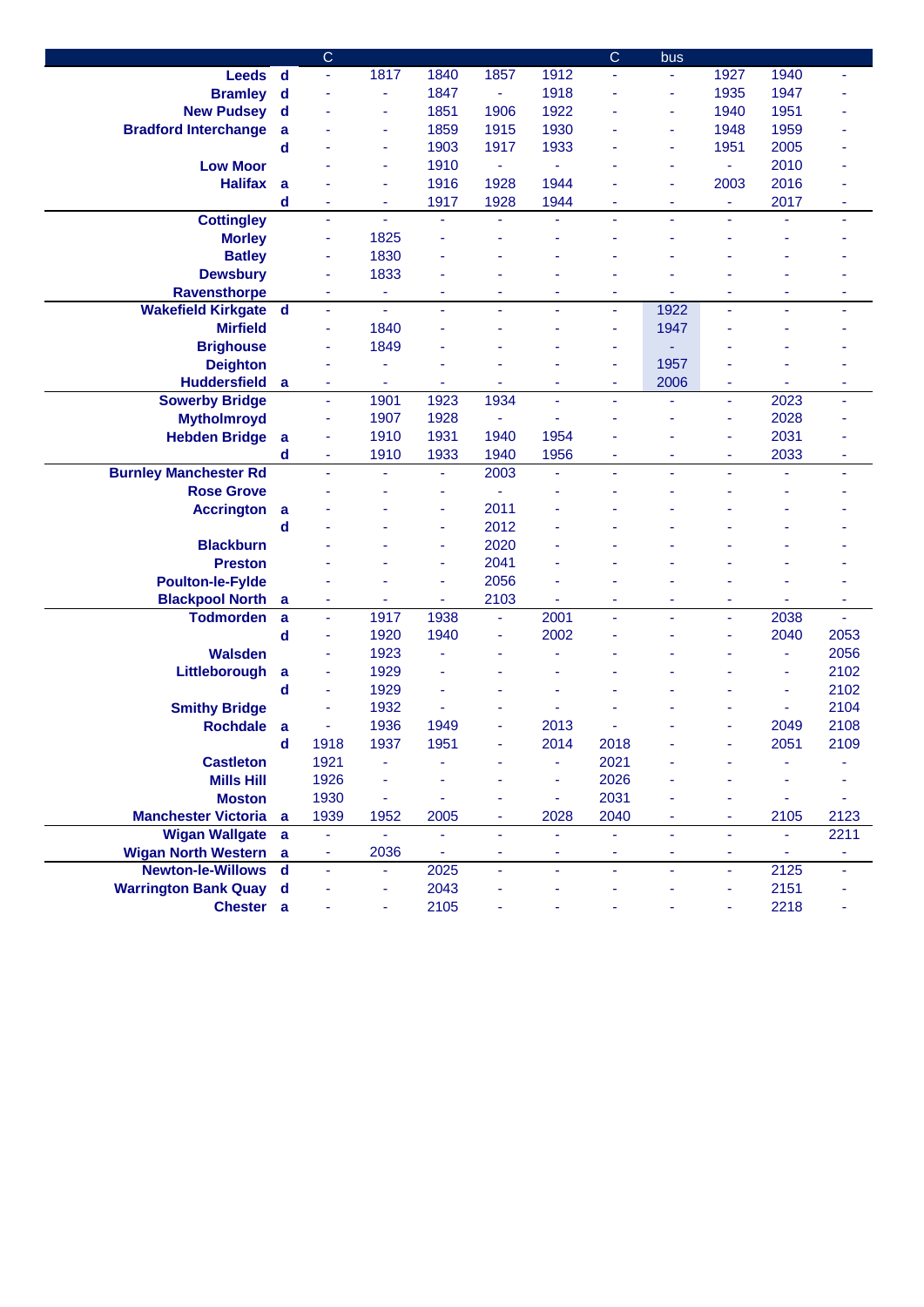|                               |                |                |                | $\mathsf C$ |                |                | $\mathbf S$    |                |                |                | B              |
|-------------------------------|----------------|----------------|----------------|-------------|----------------|----------------|----------------|----------------|----------------|----------------|----------------|
| <b>Leeds</b>                  | $\mathsf{d}$   | 1957           | 2012           | ۳           | 2018           | 2042           | $\blacksquare$ | 2058           | 2112           | 2117           |                |
| <b>Bramley</b>                | $\mathbf d$    | $\blacksquare$ | 2018           |             | ä,             | 2049           | ٠              | ٠              | 2118           |                |                |
| <b>New Pudsey</b>             | $\mathsf{d}$   | 2006           | 2022           |             | ä,             | 2053           | ÷              | 2108           | 2122           |                |                |
| <b>Bradford Interchange</b>   | a              | 2015           | 2030           |             | ٠              | 2101           | ä,             | 2116           | 2130           |                |                |
|                               | $\mathbf d$    | 2017           | 2033           |             | ä,             | 2103           | ä,             | 2119           | 2133           |                |                |
| <b>Low Moor</b>               |                | $\blacksquare$ | $\blacksquare$ |             | ä,             | 2109           | ٠              | ٠              |                |                |                |
| <b>Halifax</b>                | a              | 2028           | 2043           |             | $\blacksquare$ | 2115           | ä,             | 2129           | 2143           |                |                |
|                               | d              | 2028           | 2044           | ٠           |                | 2116           | Ξ              | 2130           | 2144           |                |                |
| <b>Cottingley</b>             |                | $\omega$       | ä,             | ä,          | ä,             | ä,             | ä,             | ä,             |                | ä,             | $\blacksquare$ |
| <b>Morley</b>                 |                |                |                | ٠           | 2026           |                |                |                |                | 2125           |                |
| <b>Batley</b>                 |                |                |                | ٠           | 2031           |                |                |                | ۰              | 2130           |                |
| <b>Dewsbury</b>               |                |                |                | ٠           | 2035           |                |                |                | ۰              | 2134           |                |
| <b>Ravensthorpe</b>           |                | ٠              | $\blacksquare$ | ٠           | $\blacksquare$ | ٠              | Ξ              | ٠              | ۰              | $\blacksquare$ | ٠              |
| <b>Wakefield Kirkgate d</b>   |                | ٠              | ÷,             | ٠           | $\blacksquare$ | $\blacksquare$ | ٠              | ä,             | $\blacksquare$ | $\blacksquare$ |                |
| <b>Mirfield</b>               |                |                |                | ٠           | 2042           |                |                |                |                | 2142           |                |
| <b>Brighouse</b>              |                |                |                | ٠           | 2054           |                |                |                |                | 2155           |                |
| <b>Deighton</b>               |                |                |                | ۰           |                |                |                |                |                |                |                |
| <b>Huddersfield</b>           | a              | ٠              |                | ٠           |                |                | ä,             |                | Ξ              |                | ٠              |
| <b>Sowerby Bridge</b>         |                | $\blacksquare$ | ÷,             | ä,          | 2103           | 2122           | ä,             | ÷,             | $\blacksquare$ | 2204           |                |
| <b>Mytholmroyd</b>            |                |                | ٠              | ٠           | 2108           | 2127           | Ξ              | ٠              |                | 2209           |                |
| <b>Hebden Bridge</b>          |                | 2038           | 2054           | ۰           | 2111           | 2130           | ٠              | 2140           | 2154           | 2212           |                |
|                               | a<br>d         | 2039           |                |             |                |                |                |                |                |                |                |
|                               |                |                | 2056           | ٠           | 2112           | 2132           | ٠              | 2141<br>2203   | 2154           | 2213           | $\blacksquare$ |
| <b>Burnley Manchester Rd</b>  |                | 2103           |                |             |                |                | ä,             |                |                |                | ٠              |
| <b>Rose Grove</b>             |                | $\blacksquare$ |                |             |                |                | Ξ              | Ξ              |                |                |                |
| <b>Accrington</b>             | $\overline{a}$ | 2111           |                |             |                |                | ä,             | 2211           |                |                |                |
|                               | d              | 2112           |                |             |                |                | ä,             | 2212           |                |                |                |
| <b>Blackburn</b>              |                | 2121           |                |             |                |                | ä,             | 2220           |                |                |                |
| <b>Preston</b>                |                | 2143           |                |             |                |                | ä,             | 2241           |                |                |                |
| <b>Poulton-le-Fylde</b>       |                | 2158           |                |             |                |                | ä,             | 2257           |                |                |                |
| <b>Blackpool North</b>        | $\mathbf a$    | 2205           | ä,             | ٠           | $\blacksquare$ |                | ۰              | 2303           |                | ä,             | ٠              |
| <b>Todmorden</b>              | a              | $\blacksquare$ | 2101           | ä,          | 2119           | 2138           | ä,             | $\blacksquare$ | 2202           | 2220           |                |
|                               | d              | ٠              | 2102           | ٠           | 2120           | 2140           | 2158           | ä,             | 2205           | 2220           |                |
| <b>Walsden</b>                |                |                |                | ۰           | 2124           | ٠              | 2201           |                |                | 2223           |                |
| Littleborough                 | a              |                |                | ۰           | 2130           | ۰              | 2207           |                | ۰              | 2229           |                |
|                               | d              |                |                | ۰           | 2130           | ٠              | 2207           |                |                | 2230           |                |
| <b>Smithy Bridge</b>          |                |                |                |             | 2133           |                | 2210           |                |                | 2232           |                |
| <b>Rochdale</b>               | a              |                | 2113           | ٠           | 2137           | 2149           | 2214           |                | 2218           | 2236           |                |
|                               | d              |                | 2114           | 2118        | 2138           | 2151           | 2214           |                | 2218           | 2237           | 2243           |
| <b>Castleton</b>              |                |                | ÷,             | 2121        | ä,             |                |                |                |                | ÷,             | 2246           |
| <b>Mills Hill</b>             |                |                | ä,             | 2126        |                |                |                |                |                | ä,             | 2251           |
| <b>Moston</b>                 |                |                | $\blacksquare$ | 2129        | ä,             | ä,             | ä,             |                |                | ä,             | 2255           |
| <b>Manchester Victoria</b> a  |                |                | 2128           | 2138        | 2153           | 2206           | 2229           |                | 2233           | 2252           | 2305           |
| Wigan Wallgate a              |                | ÷              | ÷.             | ä,          | ä,             | ÷.             | 2323           | ÷.             | ä,             | $\omega$       |                |
| <b>Wigan North Western</b> a  |                |                |                |             | 2239           | Ξ              | ÷              |                |                |                |                |
| Newton-le-Willows d           |                | Ξ              | ÷.             | ÷.          | ä,             | Ξ              | ä,             | ٠              | ä.             | ÷              |                |
| <b>Warrington Bank Quay d</b> |                |                |                |             |                |                |                |                |                |                |                |
| Chester a                     |                |                |                |             |                |                |                |                |                |                |                |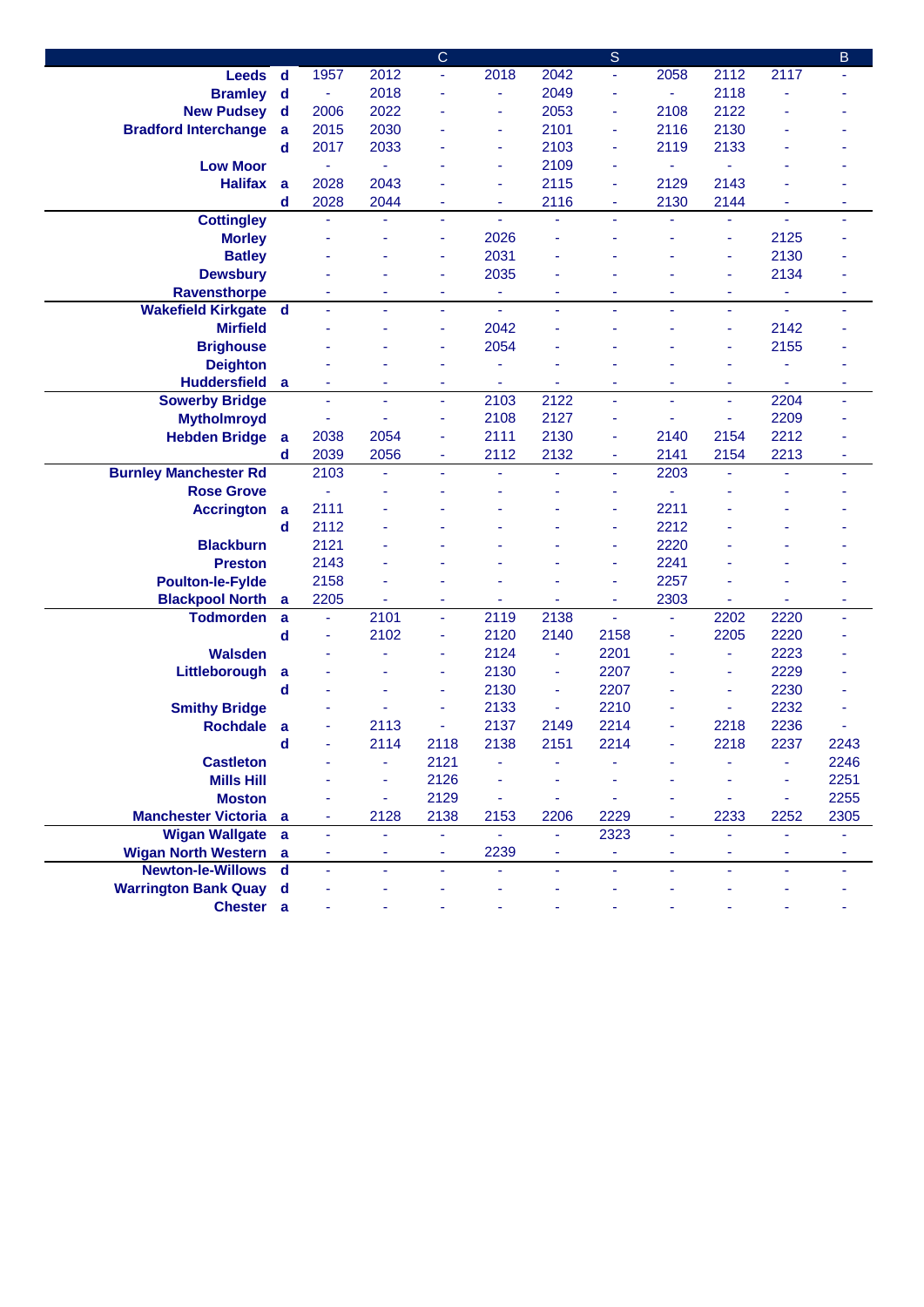|                              |              |      |                          |                |      |      |      | <b>FO</b> | <b>FO</b>                | <b>WO</b> |
|------------------------------|--------------|------|--------------------------|----------------|------|------|------|-----------|--------------------------|-----------|
| <b>Leeds</b>                 | $\mathbf d$  | 2127 | 2142                     | $\blacksquare$ | 2156 |      | 2212 | 2242      | 2257                     | 2257      |
| <b>Bramley</b>               | $\mathbf d$  | 2135 | 2149                     | ä,             |      |      | 2218 | 2249      | Ξ                        | 2303      |
| <b>New Pudsey</b>            | d            | 2140 | 2153                     | $\blacksquare$ | 2206 |      | 2222 | 2253      | 2306                     | 2306      |
| <b>Bradford Interchange</b>  | a            | 2148 | 2201                     | ä,             | 2215 | ۰    | 2230 | 2301      | 2315                     | 2315      |
|                              | d            | 2151 | 2203                     | ä,             | 2216 | ä,   | 2233 | 2303      | 2317                     | 2318      |
| <b>Low Moor</b>              |              | ÷    | 2210                     | ä,             |      |      | ÷,   | 2310      | ۰                        | 2324      |
| <b>Halifax</b>               | a            | 2203 | 2216                     | ÷,             | 2227 | ٠    | 2243 | 2316      | 2328                     | 2330      |
|                              | d            | ÷    | 2217                     | ٠              | 2227 | ٠    | 2244 | 2316      | 2328                     | 2330      |
| <b>Cottingley</b>            |              | ä    | ä,                       | ä              | Ξ    | ÷,   | ä,   | ä         | L,                       |           |
| <b>Morley</b>                |              |      |                          |                |      |      |      |           |                          |           |
| <b>Batley</b>                |              |      |                          |                |      |      |      |           |                          |           |
| <b>Dewsbury</b>              |              |      |                          |                |      |      |      |           |                          |           |
| <b>Ravensthorpe</b>          |              |      | ٠                        |                | ä,   | ٠    |      |           |                          | ۰         |
| <b>Wakefield Kirkgate</b>    | $\mathbf d$  | ÷    | ÷,                       | ä              | ä,   |      |      |           | ä,                       |           |
| <b>Mirfield</b>              |              |      |                          |                |      |      |      |           |                          |           |
| <b>Brighouse</b>             |              |      |                          |                |      |      |      |           |                          |           |
| <b>Deighton</b>              |              |      |                          |                |      |      |      |           |                          |           |
| <b>Huddersfield</b>          | a            | ٠    | $\blacksquare$           | ٠              | ٠    | ۰    | ٠    | ٠         | ٠                        | ٠         |
| <b>Sowerby Bridge</b>        |              | ä,   | 2223                     | $\blacksquare$ | ä,   |      | ä,   | 2322      | ä                        | 2336      |
| <b>Mytholmroyd</b>           |              | ä,   | 2228                     | $\blacksquare$ | ä,   |      | ä,   | 2328      | ä,                       | 2341      |
| <b>Hebden Bridge</b>         | a            | ä,   | 2231                     | ä,             | 2237 | ٠    | 2254 | 2331      | 2339                     | 2344      |
|                              | d            | ÷    | 2232                     | ÷,             | 2238 | ٠    | 2254 | 2332      | 2340                     | 2345      |
| <b>Burnley Manchester Rd</b> |              | ä    | ä,                       | ä,             | 2303 | ÷,   |      | ä,        | 2359                     |           |
| <b>Rose Grove</b>            |              |      |                          | ٠              |      |      |      | ä,        |                          |           |
| <b>Accrington</b>            | a            |      |                          | ٠              | 2311 |      |      | ٠         | 0008                     |           |
|                              | d            |      |                          | ٠              | 2312 |      |      | ٠         | 0008                     |           |
| <b>Blackburn</b>             |              |      |                          | ÷              | 2321 |      |      | ٠         | 0017                     |           |
| <b>Preston</b>               |              |      |                          | ÷              | 2341 |      |      |           |                          |           |
| <b>Poulton-le-Fylde</b>      |              |      |                          | ä,             | 2359 |      |      |           |                          |           |
| <b>Blackpool North</b>       | a            |      |                          | ä,             | 0005 |      |      |           | ä,                       |           |
| <b>Todmorden</b>             | a            | ÷    | 2238                     | ÷,             | ٠    | ٠    | 2300 | 2337      | ÷,                       | 2350      |
|                              | d            | ä,   | 2239                     | 2255           | ۰    | 2355 | 2303 | 2338      | ÷                        | 2351      |
| <b>Walsden</b>               |              |      | $\blacksquare$           | 2258           | ٠    |      | ä,   | 2340      | $\overline{\phantom{a}}$ | 2353      |
| Littleborough                | a            |      | ٠                        | 2304           | ٠    | 0002 | ٠    | 2345      | ٠                        | 2358      |
|                              | d            |      | ä,                       | 2304           | ٠    | 0002 | ä,   | 2346      | ÷,                       | 2359      |
| <b>Smithy Bridge</b>         |              |      | ä,                       | 2307           | ٠    | 0005 | ä,   | 2348      | ä,                       | 0001      |
| <b>Rochdale</b>              | a            |      | 2248                     | 2311           | ۰    | 0009 | 2316 | 2352      | ä,                       | 0005      |
|                              | d            |      | 2251                     | 2311           |      | 0009 | 2316 | 2352      |                          | 0005      |
| <b>Castleton</b>             |              |      | ٠                        | 2314           |      |      |      |           |                          |           |
| <b>Mills Hill</b>            |              |      |                          | 2320           |      |      |      |           |                          |           |
| <b>Moston</b>                |              |      | $\overline{\phantom{a}}$ | 2324           |      |      |      |           |                          |           |
| <b>Manchester Victoria</b>   | a            | ٠    | 2308                     | 2333           |      | 0023 | 2337 | 0009      |                          | 0017      |
| <b>Wigan Wallgate</b>        | $\mathbf{a}$ | ä    | ä,                       | 0023           | ä,   |      | ä,   | ä,        |                          |           |
| <b>Wigan North Western</b>   | a            |      | ۰                        | ٠              |      |      |      |           |                          |           |
| <b>Newton-le-Willows</b>     | $\mathbf d$  |      |                          | Ξ              |      |      |      |           |                          |           |
| <b>Warrington Bank Quay</b>  | d            |      |                          |                |      |      |      |           |                          |           |
| Chester a                    |              |      |                          |                |      |      |      |           |                          |           |

B To Blackburn. C To Clitheroe. K To Kirkby. S To Southport. FO Friday only. WO Wednesday only.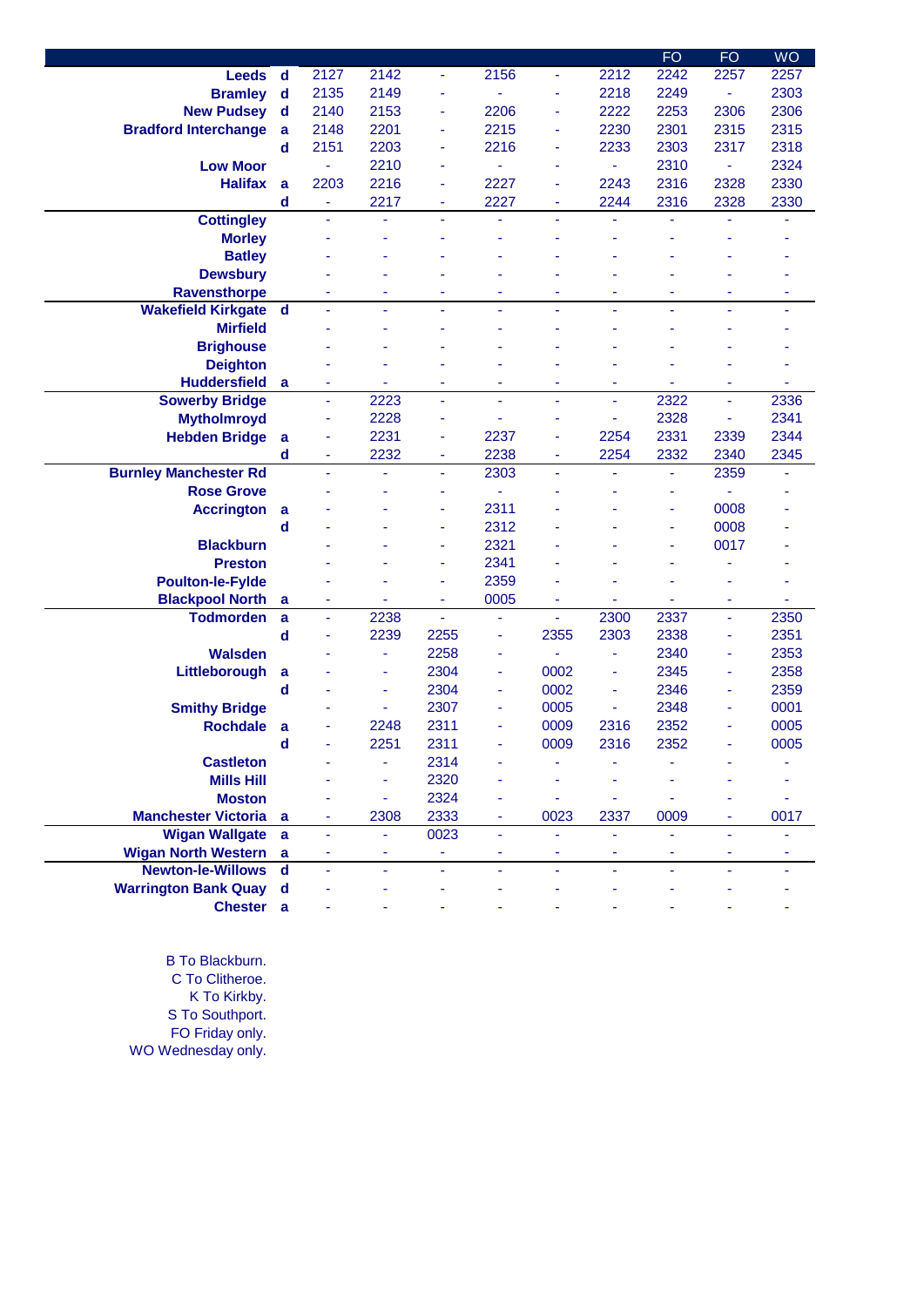## **Preston / Manchester Victoria - Leeds**

Wednesday 22 & Friday 24 June

|                              |                         |                | H                     | bus D               |                       | Ÿ              |        |                          |      |        | Ÿ              |
|------------------------------|-------------------------|----------------|-----------------------|---------------------|-----------------------|----------------|--------|--------------------------|------|--------|----------------|
| <b>Chester</b>               | $\mathbf d$             | $\blacksquare$ |                       |                     |                       | ä,             |        |                          |      |        |                |
| <b>Warrington Bank Quay</b>  | d                       |                |                       |                     |                       |                |        |                          |      |        |                |
| <b>Newton-le-Willows</b>     | d                       | ٠              | ×                     | ÷                   | ×                     | ٠              | ٠      | ۰                        | ۰    | ٠      | ٠              |
| <b>Wigan North Western</b>   | $\mathbf d$             | $\blacksquare$ | $\tilde{\phantom{a}}$ | $\blacksquare$      | ÷                     | ÷              | ä,     | 0754                     | ÷    | ä,     | ÷              |
| <b>Wigan Wallgate</b>        | d                       | ä,             | ٠                     | ÷                   |                       | ä,             | ۰      |                          | ٠    |        | ٠              |
| <b>Manchester Victoria</b>   | $\overline{\mathbf{d}}$ | ä,             | ä,                    | $\bar{\phantom{a}}$ | 0758                  | ä,             | 0821   | 0837                     | 0842 | 0858   | ä,             |
| <b>Moston</b>                |                         |                |                       |                     |                       |                | ä,     | ÷                        | 0850 |        |                |
| <b>Mills Hill</b>            |                         |                |                       |                     |                       |                |        | ä,                       | 0854 |        |                |
| <b>Castleton</b>             |                         |                |                       |                     |                       |                |        | $\overline{\phantom{a}}$ | 0900 | ä,     |                |
| <b>Rochdale</b>              | a                       |                |                       |                     | 0812                  | ä,             | 0834   | 0852                     | 0904 | 0910   |                |
|                              | d                       |                |                       |                     | 0813                  |                | 0835   | 0852                     | ٠    | 0911   |                |
| <b>Smithy Bridge</b>         |                         |                |                       | ä,                  | 0817                  |                | ٠      | 0856                     | ÷    |        |                |
| Littleborough                | a                       |                |                       | ÷                   | 0819                  |                | ٠      | 0859                     |      |        |                |
|                              | d                       |                |                       | ÷                   | 0820                  |                | ÷      | 0859                     |      |        |                |
| <b>Walsden</b>               |                         |                |                       | ٠                   |                       | ۰              | ÷      | 0905                     | ٠    |        |                |
| <b>Todmorden</b>             | a                       |                |                       |                     | 0826                  | ä,             | 0844   | 0908                     | ä,   | 0921   |                |
|                              | d                       |                | ٠                     | $\blacksquare$      | 0827                  | ٠              | 0845   | 0908                     | ٠    | 0921   | ÷              |
| <b>Blackpool North</b>       | $\mathbf d$             |                |                       |                     | ä,                    |                | ä,     | ä,                       | ä,   | ä,     | 0821           |
| <b>Poulton-le-Fylde</b>      |                         |                |                       |                     |                       |                |        |                          |      | ä,     | 0827           |
| <b>Preston</b>               |                         |                |                       |                     |                       |                |        |                          |      | ä,     | 0845           |
| <b>Blackburn</b>             |                         |                |                       |                     |                       | 0803           |        |                          |      | ä,     | 0903           |
| <b>Accrington</b>            | a                       |                |                       |                     | ä,                    | 0810           |        |                          |      | ä,     | 0910           |
|                              | d                       |                |                       |                     | ٠                     | 0811           |        |                          |      | ä,     | 0911           |
| <b>Rose Grove</b>            |                         |                |                       |                     | ÷                     | ä,             |        |                          |      | ä,     | ÷              |
| <b>Burnley Manchester Rd</b> |                         |                |                       | ٠                   | ٠                     | 0820           |        |                          | ٠    | ٠      | 0920           |
| <b>Hebden Bridge</b>         | a                       | ä,             | ÷,                    | ä,                  | 0832                  | 0841           | 0850   | 0914                     | Ξ    | 0927   | 0941           |
|                              | d                       |                |                       | ÷                   | 0833                  | 0842           | 0851   | 0915                     | ٠    | 0927   | 0942           |
| <b>Mytholmroyd</b>           |                         |                |                       | ä,                  |                       | $\blacksquare$ | 0854   | 0918                     | ä,   | ä,     |                |
| <b>Sowerby Bridge</b>        |                         | ä,             | ÷                     | ä,                  | 0839                  | ÷              | 0859   | 0923                     | ٠    | ÷      | ٠              |
| <b>Huddersfield</b>          | $\overline{\mathbf{d}}$ | $\blacksquare$ | $\blacksquare$        | 0703                | ä,                    | ä,             | ä,     | ä,                       | ä,   | ٠      | ٠              |
| <b>Deighton</b>              |                         | ä,             | ä,                    | 0712                |                       |                | ä,     | ä,                       |      |        |                |
| <b>Brighouse</b>             |                         | 0632           | ÷                     | ÷                   |                       |                | ä,     | 0932                     |      |        |                |
| <b>Mirfield</b>              |                         | 0639           | ÷                     | 0722                | ٠                     |                | ۰      | 0939                     |      |        |                |
| <b>Wakefield Kirkgate</b>    | a                       | ÷              | ٠                     | 0747                | ٠                     | ٠              | ٠      | ÷                        | ۰    | ٠      | ۰              |
| Ravensthorpe                 |                         | 0642           | ÷,                    |                     | $\tilde{\phantom{a}}$ | ä              | ٠      | $\sim$                   | ٠    | ٠      | ٠              |
| <b>Dewsbury</b>              |                         | 0646           |                       |                     |                       |                | ä,     | 0944                     |      |        |                |
| <b>Batley</b>                |                         | 0649           |                       |                     |                       |                |        | 0947                     |      |        |                |
| <b>Morley</b>                |                         | 0655           |                       |                     |                       |                |        | 0953                     |      |        |                |
| <b>Cottingley</b>            |                         | 0658           | ٠                     | ٠                   | ÷.                    | $\omega$       | $\sim$ | ٠                        | ٠    | $\sim$ | $\blacksquare$ |
| <b>Halifax</b>               | a                       |                | ÷.                    | ÷                   | 0845                  | 0852           | 0905   | ä,                       | ٠    | 0938   | 0952           |
|                              | $\mathbf d$             | ä,             | 0816                  | ÷                   | 0846                  | 0853           | 0906   | ä,                       | ٠    | 0938   | 0953           |
| <b>Low Moor</b>              |                         | ä,             | $\omega_{\rm c}$      | ÷                   | $\sim$                | $\sim 10^{-1}$ | 0912   |                          | ۰    | $\sim$ | $\sim$         |
| <b>Bradford Interchange</b>  | a                       | ÷              | 0827                  | ٠                   | 0858                  | 0905           | 0919   |                          | ٠    | 0950   | 1005           |
|                              | d                       | ÷              | 0830                  | ٠                   | 0902                  | 0907           | 0921   |                          | ٠    | 0953   | 1007           |
| <b>New Pudsey</b>            | d                       |                | 0839                  | ÷                   | 0910                  | 0916           | 0930   |                          | ۰    | 1001   | 1016           |
| <b>Bramley</b>               | d                       |                | 0843                  | ÷                   | 0913                  | $\omega$       | 0933   |                          | ۰    | 1004   | $\omega$       |
| <b>Leeds</b>                 | a                       | 0708           | 0853                  | ÷                   | 0922                  | 0928           | 0943   | 1004                     | ٠    | 1013   | 1028           |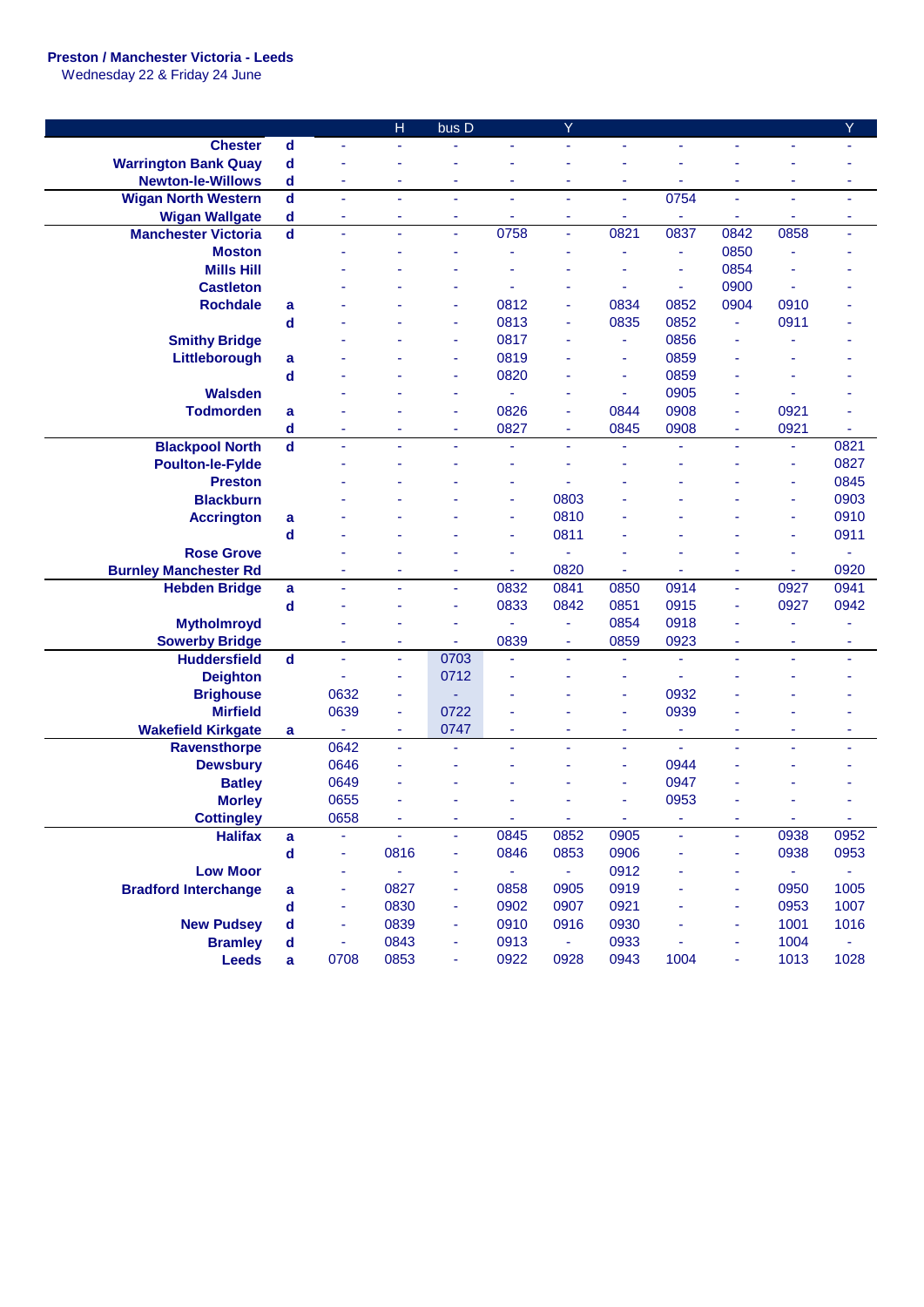|                              |                             | $\overline{B}$ |      | $\overline{\mathsf{H}}$ |      |                          |                     | Ÿ        |                |                  | Y              |
|------------------------------|-----------------------------|----------------|------|-------------------------|------|--------------------------|---------------------|----------|----------------|------------------|----------------|
| <b>Chester</b>               | $\mathsf{d}$                | ä,             | 0823 | ä,                      | ä,   | $\blacksquare$           | ä,                  | ÷.       | ä,             | ٠                |                |
| <b>Warrington Bank Quay</b>  | $\mathbf d$                 | ä,             | 0849 | ä,                      |      |                          |                     |          |                |                  |                |
| <b>Newton-le-Willows</b>     | d                           | ÷,             | 0859 | ÷                       | ä,   | ÷                        | ä,                  | ä,       | ÷              | ÷                | ٠              |
| <b>Wigan North Western</b>   | $\mathbf d$                 | ä,             | ä,   | ä,                      | 0854 | ä,                       | ä,                  | ä,       | L,             | ä,               | ä,             |
| <b>Wigan Wallgate</b>        | $\operatorname{\mathsf{d}}$ | ÷              | ٠    | ٠                       |      | ٠                        | ۰                   | ٠        | ٠              | ٠                | ٠              |
| <b>Manchester Victoria</b>   | $\overline{\mathbf{d}}$     | 0904           | 0921 | ä,                      | 0937 | 0942                     | 0958                | ÷        | 1042           | 1058             | ÷              |
| <b>Moston</b>                |                             |                |      |                         | ÷    | 0950                     |                     | ÷        | 1050           |                  |                |
| <b>Mills Hill</b>            |                             | 0913           |      |                         | ä,   | 0954                     |                     | ä,       | 1054           |                  |                |
| <b>Castleton</b>             |                             | ä,             |      |                         | ٠    | 1000                     | ä,                  | ÷        | 1100           | ä,               |                |
| <b>Rochdale</b>              | a                           | 0920           | 0933 | ä,                      | 0950 | 1004                     | 1010                | ä,       | 1104           | 1111             |                |
|                              | d                           | 0921           | 0933 | ÷                       | 0951 | $\blacksquare$           | 1011                |          | ä,             | 1112             |                |
| <b>Smithy Bridge</b>         |                             | ä,             |      | ÷                       | 0955 | ä,                       |                     |          |                |                  |                |
| Littleborough                | a                           | 0926           |      | ÷                       | 0958 |                          |                     |          |                |                  |                |
|                              | d                           | 0926           |      | ٠                       | 0958 | ٠                        |                     |          |                |                  |                |
| <b>Walsden</b>               |                             | ä,             |      | ÷                       | 1004 | ä,                       |                     |          |                |                  |                |
| <b>Todmorden</b>             | a                           | 0934           | 0942 | ä,                      | 1007 | ÷                        | 1021                |          | Ĭ,             | 1121             |                |
|                              | d                           | ä,             | 0943 | ÷                       | 1007 | ×,                       | 1021                |          | ÷              | 1124             |                |
| <b>Blackpool North</b>       | $\overline{\mathbf{d}}$     |                |      |                         | ÷    |                          | ٠                   | 0921     | $\blacksquare$ | ä,               | 1022           |
| <b>Poulton-le-Fylde</b>      |                             |                |      |                         |      |                          | $\blacksquare$      | 0927     |                | ä,               | 1028           |
| <b>Preston</b>               |                             |                |      |                         |      |                          | ÷                   | 0946     |                | ä,               | 1046           |
| <b>Blackburn</b>             |                             |                |      |                         |      |                          |                     | 1003     |                | ä,               | 1103           |
| <b>Accrington</b>            | a                           |                |      |                         |      |                          |                     | 1011     |                | ÷                | 1110           |
|                              | d                           |                |      |                         |      |                          | ٠                   | 1011     |                | ÷                | 1111           |
| <b>Rose Grove</b>            |                             |                |      |                         |      |                          | ä,                  | ÷        |                | ٠                | ٠              |
| <b>Burnley Manchester Rd</b> |                             | ٠              | ٠    | ٠                       |      | ٠                        | ٠                   | 1020     | ٠              | ٠                | 1120           |
| <b>Hebden Bridge</b>         | a                           | ÷              | 0948 | ÷,                      | 1013 | ÷                        | 1027                | 1041     | ٠              | 1130             | 1141           |
|                              | d                           | ä,             | 0950 | ÷                       | 1014 | ä,                       | 1027                | 1042     | ÷              | 1131             | 1142           |
| <b>Mytholmroyd</b>           |                             |                | 0953 | ÷                       | 1016 |                          |                     |          |                |                  |                |
| <b>Sowerby Bridge</b>        |                             | ٠              | 0958 | ÷                       | 1022 | $\overline{\phantom{a}}$ | ٠                   | ٠        | ٠              | ٠                | ٠              |
| <b>Huddersfield</b>          | $\overline{\mathbf{d}}$     |                | L,   | ä,                      | ä,   | ä,                       | ä,                  | ä,       | ä,             | L,               | ä,             |
| <b>Deighton</b>              |                             |                |      | ÷                       | ä,   |                          |                     |          |                |                  |                |
| <b>Brighouse</b>             |                             |                |      |                         | 1032 |                          |                     |          |                |                  |                |
| <b>Mirfield</b>              |                             |                |      | ÷                       | 1039 |                          |                     |          |                |                  |                |
| <b>Wakefield Kirkgate</b>    | a                           | ٠              | ٠    | ٠                       | ÷    | ٠                        | ٠                   | ۰        | ٠              | ٠                | ٠              |
| Ravensthorpe                 |                             |                |      | ÷,                      | ä,   | ä,                       | ä,                  | ä,       | ä,             | ä,               | ٠              |
| <b>Dewsbury</b>              |                             |                |      | ä,                      | 1044 |                          |                     |          |                |                  |                |
| <b>Batley</b>                |                             |                |      |                         | 1047 |                          |                     |          |                |                  |                |
| <b>Morley</b>                |                             |                |      |                         | 1053 |                          |                     |          |                |                  |                |
| <b>Cottingley</b>            |                             |                | ж.   | ٠                       |      | ٠                        | and the             | ж.       | ۰              | $\sim$           | ۰.             |
| <b>Halifax</b>               | $\mathbf a$                 |                | 1005 | ä,                      |      | ÷                        | 1038                | 1052     | ÷              | 1141             | 1152           |
|                              | $\operatorname{\mathsf{d}}$ | ÷              | 1005 | 1017                    |      | ×,                       | 1038                | 1053     | ٠              | 1142             | 1153           |
| <b>Low Moor</b>              |                             | ÷              | 1012 | $\omega_{\rm c}$        |      | ×,                       | $\omega_{\rm{eff}}$ | $\omega$ | ÷              | $\omega_{\rm c}$ | $\blacksquare$ |
| <b>Bradford Interchange</b>  | a                           |                | 1020 | 1028                    |      | ×,                       | 1050                | 1105     | ۰              | 1154             | 1205           |
|                              | d                           | ٠              | 1023 | 1031                    |      | $\overline{\phantom{a}}$ | 1053                | 1107     | ۰              | 1156             | 1208           |
| <b>New Pudsey</b>            | d                           | ٠              | 1031 | 1039                    |      | $\overline{\phantom{a}}$ | 1101                | 1116     | ٠              | 1205             | 1216           |
| <b>Bramley</b>               | d                           |                | 1034 | 1043                    |      | ×,                       | 1104                | ÷        | ۰              | 1208             | ٠              |
| <b>Leeds</b>                 | a                           |                | 1043 | 1052                    | 1103 |                          | 1113                | 1127     | ÷              | 1218             | 1227           |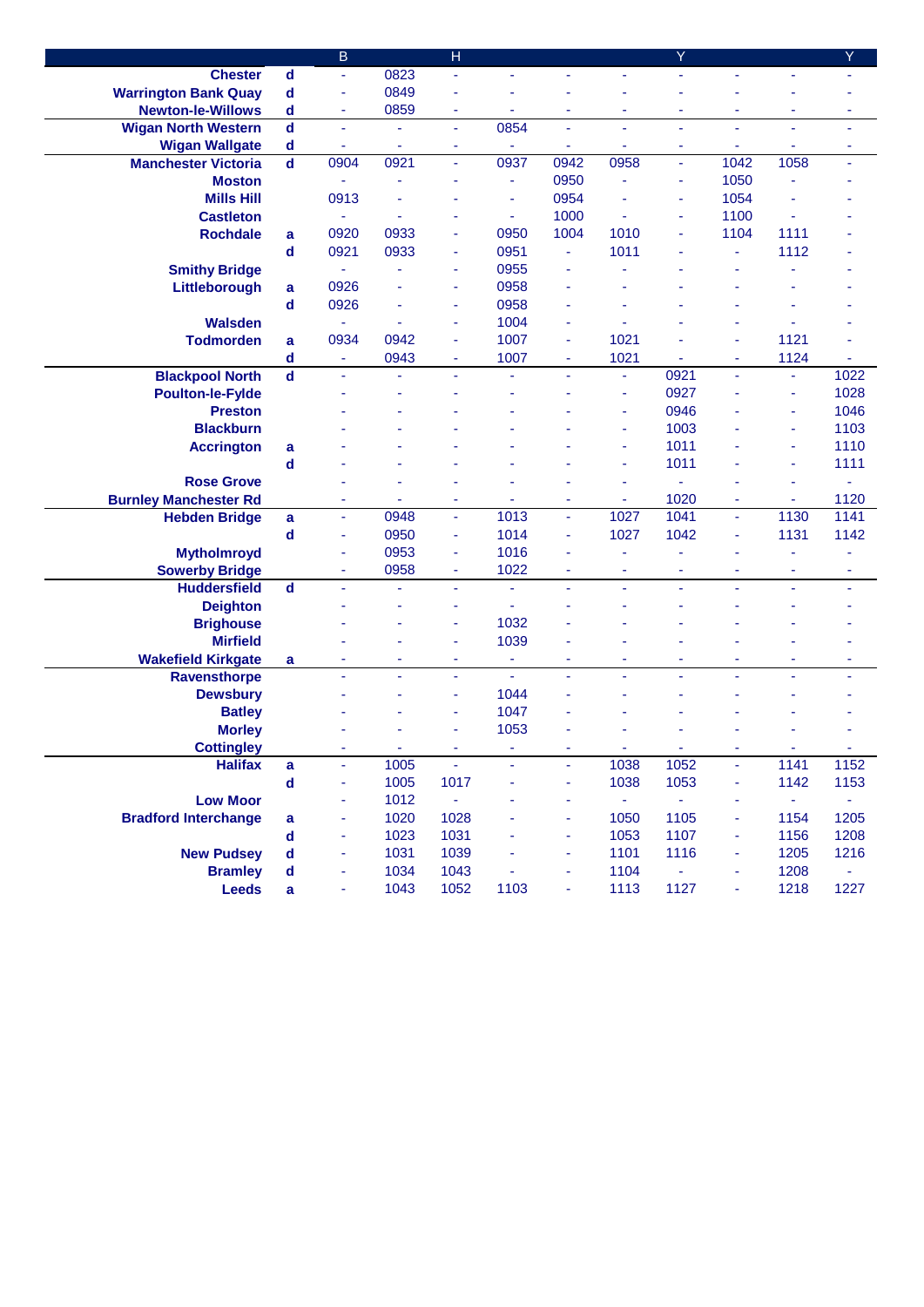|                              |                             |                |      | H      |                |      |                     | Ÿ              | B                        |                |                |
|------------------------------|-----------------------------|----------------|------|--------|----------------|------|---------------------|----------------|--------------------------|----------------|----------------|
| <b>Chester</b>               | $\operatorname{\mathsf{d}}$ | $\blacksquare$ | 1025 | ä,     |                | ÷.   |                     | ä,             | ä,                       | 1125           | ä,             |
| <b>Warrington Bank Quay</b>  | $\operatorname{\mathsf{d}}$ | ä,             | 1046 | ä,     |                |      |                     |                | ÷                        | 1146           |                |
| <b>Newton-le-Willows</b>     | d                           | ÷              | 1057 | ٠      | ٠              | ٠    | ÷                   | ÷              | ÷                        | 1157           | ٠              |
| <b>Wigan North Western</b>   | $\mathbf d$                 | ä,             | ä,   | ä,     | 1053           | ä,   | $\blacksquare$      | ä,             | ä,                       | ä,             | $\blacksquare$ |
| <b>Wigan Wallgate</b>        | $\operatorname{\mathsf{d}}$ | 1020           | ٠    | ٠      |                | ۰    | ÷                   | ٠              | 1120                     | ÷              | ٠              |
| <b>Manchester Victoria</b>   | $\overline{\mathbf{d}}$     | 1104           | 1121 | ä,     | 1134           | 1139 | 1155                | ÷              | 1204                     | 1221           | 1242           |
| <b>Moston</b>                |                             | ×,             |      |        | ÷              | 1146 |                     | ä,             | ×,                       | ä,             | 1250           |
| <b>Mills Hill</b>            |                             | 1113           |      |        | ÷              | 1150 |                     | ä,             | 1213                     | ä,             | 1254           |
| <b>Castleton</b>             |                             | $\blacksquare$ |      |        | ä,             | 1156 |                     | $\blacksquare$ | $\blacksquare$           | $\blacksquare$ | 1300           |
| <b>Rochdale</b>              | a                           | 1120           | 1133 | ä,     | 1151           | 1159 | 1211                | ä,             | 1220                     | 1233           | 1304           |
|                              | $\mathbf d$                 | 1120           | 1133 | ä,     | 1151           | ä,   | 1212                | ä,             | 1221                     | 1233           |                |
| <b>Smithy Bridge</b>         |                             | ä,             |      | ä,     | 1155           | ä,   |                     | ä,             | ä,                       | ä,             |                |
| Littleborough                | a                           | 1126           |      | ÷      | 1158           |      |                     | ٠              | 1226                     |                |                |
|                              | $\operatorname{\mathsf{d}}$ | 1126           |      | ÷      | 1158           |      |                     | ٠              | 1226                     |                |                |
| <b>Walsden</b>               |                             |                |      | ÷      | 1204           | ä,   |                     | ÷              | ä,                       |                |                |
| <b>Todmorden</b>             | a                           | 1134           | 1142 | ä,     | 1207           | ä,   | 1225                | ä,             | 1234                     | 1243           |                |
|                              | d                           | $\blacksquare$ | 1143 | ÷,     | 1208           | ÷    | 1225                | ä,             | ÷                        | 1243           |                |
| <b>Blackpool North</b>       | $\overline{\mathbf{d}}$     |                |      |        |                |      | ٠                   | 1122           | $\blacksquare$           |                | ÷              |
| <b>Poulton-le-Fylde</b>      |                             |                |      |        |                |      | $\blacksquare$      | 1128           |                          |                |                |
| <b>Preston</b>               |                             |                |      |        |                |      |                     | 1146           |                          |                |                |
| <b>Blackburn</b>             |                             |                |      |        |                |      | $\blacksquare$      | 1203           |                          |                |                |
| <b>Accrington</b>            | a                           |                |      |        |                |      |                     | 1211           |                          |                |                |
|                              | d                           |                |      |        |                |      | ÷                   | 1211           |                          |                |                |
| <b>Rose Grove</b>            |                             |                |      |        |                |      | ٠                   | ä,             |                          |                |                |
| <b>Burnley Manchester Rd</b> |                             | ۰              |      | ٠      |                | ٠    | ٠                   | 1220           | ٠                        | ٠              | ٠              |
| <b>Hebden Bridge</b>         | a                           | ä,             | 1148 | ٠      | 1214           | ä,   | 1231                | 1241           | ÷                        | 1249           | ä,             |
|                              | d                           | ä,             | 1150 | ٠      | 1214           | ä,   | 1231                | 1241           | ÷                        | 1250           |                |
| <b>Mytholmroyd</b>           |                             |                | 1153 | ä,     | 1217           |      |                     |                | ÷                        | 1253           |                |
| <b>Sowerby Bridge</b>        |                             | ۰              | 1158 | ٠      | 1222           | ٠    | ٠                   | ÷              | $\overline{\phantom{a}}$ | 1258           | ٠              |
| <b>Huddersfield</b>          | $\overline{\mathbf{d}}$     |                | ä,   | ä,     | ä,             | ä,   | ä,                  | ä,             | ä,                       | ä,             | ä,             |
| <b>Deighton</b>              |                             |                |      | ÷      | ä,             |      |                     |                |                          |                |                |
| <b>Brighouse</b>             |                             |                |      | ÷      | 1231           |      |                     |                |                          |                |                |
| <b>Mirfield</b>              |                             |                |      | ÷      | 1238           |      |                     |                |                          |                |                |
| <b>Wakefield Kirkgate</b>    | a                           | ۰              | ٠    | ٠      | $\blacksquare$ | ٠    | ٠                   | ٠              | ٠                        | ٠              | ٠              |
| <b>Ravensthorpe</b>          |                             | ä,             | ä,   | ä,     | ä,             | ÷.   | ä,                  | ä,             | L,                       | ä,             | ä,             |
| <b>Dewsbury</b>              |                             |                |      | ÷      | 1244           |      |                     |                |                          |                |                |
| <b>Batley</b>                |                             |                |      |        | 1247           |      |                     |                |                          |                |                |
| <b>Morley</b>                |                             |                |      |        | 1253           |      |                     |                |                          |                |                |
| <b>Cottingley</b>            |                             |                | ۰    | ٠      |                |      | ۰.                  | ж.             | ۰                        | ж.             | ۰              |
| <b>Halifax</b>               | $\mathbf a$                 |                | 1204 | ÷,     |                |      | 1242                | 1252           | ÷,                       | 1304           |                |
|                              | $\operatorname{\mathsf{d}}$ | ä,             | 1205 | 1217   |                | Ξ    | 1242                | 1252           | ÷                        | 1305           |                |
| <b>Low Moor</b>              |                             | ÷              | 1211 | $\sim$ |                | ÷    | $\omega_{\rm{eff}}$ | $\omega$       | ÷                        | 1311           |                |
| <b>Bradford Interchange</b>  | a                           | ä,             | 1219 | 1228   |                | ٠    | 1254                | 1304           | ÷                        | 1319           |                |
|                              | d                           | ä,             | 1221 | 1231   |                | ٠    | 1257                | 1307           | ٠                        | 1322           |                |
| <b>New Pudsey</b>            | d                           | ۰              | 1230 | 1240   |                | ÷    | 1306                | 1316           | ÷                        | 1330           |                |
| <b>Bramley</b>               | d                           |                | 1233 | 1244   |                |      | 1311                | $\blacksquare$ | ۰                        | 1334           |                |
| <b>Leeds</b>                 | a                           |                | 1242 | 1253   | 1303           |      | 1320                | 1327           | ÷                        | 1343           |                |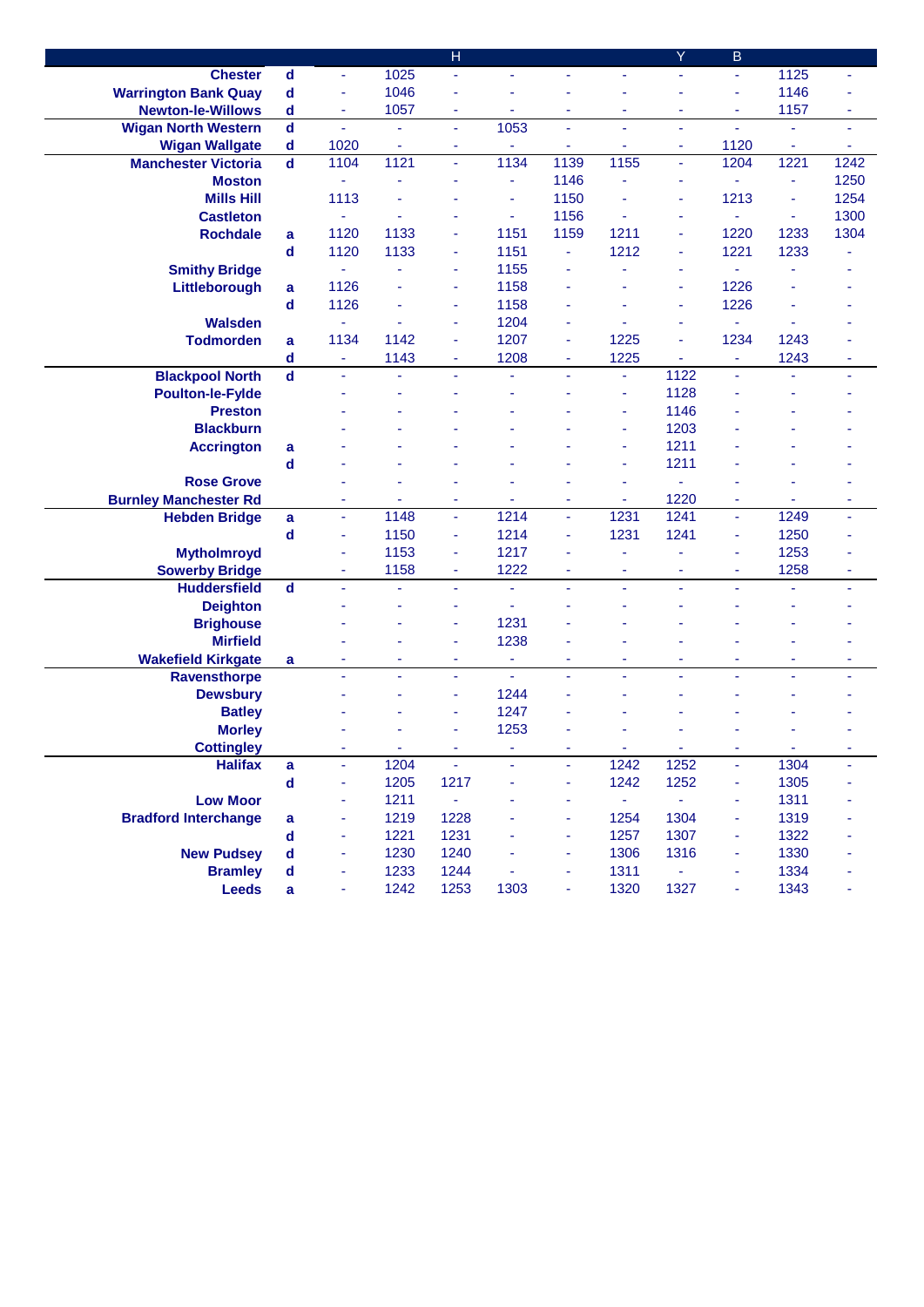|                              |                   |          | Y              |                | н    |                |      |          | Y    | В              |      |
|------------------------------|-------------------|----------|----------------|----------------|------|----------------|------|----------|------|----------------|------|
| <b>Chester</b>               | d                 | Ξ        | ÷,             | 1225           | ä,   | ÷              | ä,   | ä,       | ä,   | ÷.             | 1322 |
| <b>Warrington Bank Quay</b>  | d                 |          | ÷              | 1246           |      |                |      |          |      | ä,             | 1346 |
| <b>Newton-le-Willows</b>     | d                 | ٠        | ۰              | 1257           | ۰    |                | ۰    | ٠        | ٠    | ×,             | 1357 |
| <b>Wigan North Western</b>   | $\mathbf d$       | ÷,       | ä,             | $\blacksquare$ | ä,   | 1253           | ä,   | ä,       | ä,   | ä,             | ä,   |
| <b>Wigan Wallgate</b>        | d                 |          | ÷              | ä,             | ÷    | ÷              | ä,   | ÷        | ٠    | 1320           | ÷    |
| <b>Manchester Victoria</b>   | $\mathbf d$       | 1258     | ä,             | 1321           | ä,   | 1337           | 1342 | 1355     | ä,   | 1404           | 1421 |
| <b>Moston</b>                |                   |          |                | ä,             |      | ÷              | 1350 | ä,       | ÷    | ä,             |      |
| <b>Mills Hill</b>            |                   |          |                |                |      | ä,             | 1354 |          | ٠    | 1413           |      |
| <b>Castleton</b>             |                   |          |                |                |      | ÷              | 1400 | ä,       |      | ä,             | ÷    |
| <b>Rochdale</b>              | a                 | 1310     |                | 1333           |      | 1350           | 1404 | 1408     | ÷    | 1420           | 1433 |
|                              | d                 | 1311     |                | 1333           |      | 1351           | ÷    | 1409     | ٠    | 1420           | 1433 |
| <b>Smithy Bridge</b>         |                   |          |                |                |      | 1355           |      |          | ٠    | ä,             |      |
| Littleborough                | a                 |          |                |                |      | 1358           |      |          | ٠    | 1426           |      |
|                              | d                 |          |                |                |      | 1358           |      |          |      | 1426           |      |
| <b>Walsden</b>               |                   |          |                |                |      | 1404           |      |          | ٠    | ä,             |      |
| <b>Todmorden</b>             | a                 | 1321     | ٠              | 1342           | ٠    | 1407           | ÷    | 1418     | ä,   | 1434           | 1442 |
|                              | d                 | 1321     | ÷              | 1343           | ÷    | 1407           | ٠    | 1418     | ä,   | Ξ              | 1443 |
| <b>Blackpool North</b>       | $\mathbf d$       | ä,       | 1220           | ä,             | ä,   | $\blacksquare$ | ä,   | ä,       | 1322 | ä,             | ٠    |
| <b>Poulton-le-Fylde</b>      |                   | ä,       | 1228           |                |      |                |      | ä,       | 1328 |                |      |
| <b>Preston</b>               |                   | ٠        | 1246           |                |      |                |      | ÷        | 1346 |                |      |
| <b>Blackburn</b>             |                   | ٠        | 1303           |                |      |                |      | ÷        | 1403 |                |      |
| <b>Accrington</b>            | a                 | ٠        | 1311           |                |      |                |      | ÷        | 1410 |                |      |
| <b>Rose Grove</b>            | d                 | ۰        | 1311           |                |      |                |      | ÷        | 1411 |                |      |
| <b>Burnley Manchester Rd</b> |                   | ä,<br>ä, | 1320           | ÷.             | ٠    |                | ٠    | ÷,       | 1420 | $\sim$         |      |
| <b>Hebden Bridge</b>         |                   | 1327     | 1341           | 1348           | ä,   | 1414           | ä,   | 1424     | 1441 | ä,             | 1448 |
|                              | a<br>$\mathsf{d}$ | 1327     | 1342           | 1350           | ÷    | 1414           | ÷    | 1424     | 1442 | ä,             | 1450 |
| <b>Mytholmroyd</b>           |                   | ä,       | ÷              | 1353           | ä,   | 1417           |      | ä,       |      | ä,             | 1453 |
| <b>Sowerby Bridge</b>        |                   | ä        | ٠              | 1358           | ÷    | 1423           | ä,   | ä,       | ÷    | ä,             | 1458 |
| <b>Huddersfield</b>          | $\mathsf{d}$      | ä,       | ÷              | ä,             | ä,   | ä,             | ä,   | ä,       | ä,   | ä,             | ÷    |
| <b>Deighton</b>              |                   |          |                |                | ٠    | ä,             |      |          |      |                |      |
| <b>Brighouse</b>             |                   |          |                |                | ÷    | 1432           |      |          |      |                |      |
| <b>Mirfield</b>              |                   |          |                |                |      | 1439           |      |          |      |                |      |
| <b>Wakefield Kirkgate</b>    | a                 |          |                |                | ٠    | ÷              | ÷    |          |      |                |      |
| <b>Ravensthorpe</b>          |                   |          |                |                | ä,   | $\sim$         |      |          |      |                |      |
| <b>Dewsbury</b>              |                   |          |                |                | ٠    | 1444           |      |          |      |                |      |
| <b>Batley</b>                |                   |          |                |                |      | 1447           |      |          |      |                |      |
| <b>Morley</b>                |                   |          |                |                |      | 1453           |      |          |      |                |      |
| <b>Cottingley</b>            |                   |          |                |                |      |                |      |          |      |                |      |
| <b>Halifax</b>               | a                 | 1338     | 1352           | 1404           | ä,   | ä,             | ä,   | 1435     | 1452 | $\blacksquare$ | 1504 |
|                              | d                 | 1338     | 1353           | 1405           | 1416 |                | ٠    | 1435     | 1453 | ÷              | 1505 |
| <b>Low Moor</b>              |                   | ÷        | ÷              | 1411           | ÷,   |                | ٠    | $\omega$ | ä,   | ×              | 1511 |
| <b>Bradford Interchange</b>  | a                 | 1350     | 1406           | 1419           | 1427 |                | ٠    | 1447     | 1505 | ×              | 1519 |
|                              | d                 | 1354     | 1408           | 1421           | 1431 |                |      | 1452     | 1507 | ä,             | 1521 |
| <b>New Pudsey</b>            | d                 | 1404     | 1417           | 1430           | 1439 |                | ÷    | 1500     | 1516 | ×,             | 1530 |
| <b>Bramley</b>               | d                 | 1407     | $\blacksquare$ | 1433           | 1443 |                | ٠    | 1504     | ä,   |                | 1534 |
| <b>Leeds</b>                 | a                 | 1418     | 1427           | 1442           | 1452 | 1503           | ÷    | 1513     | 1527 | ×,             | 1543 |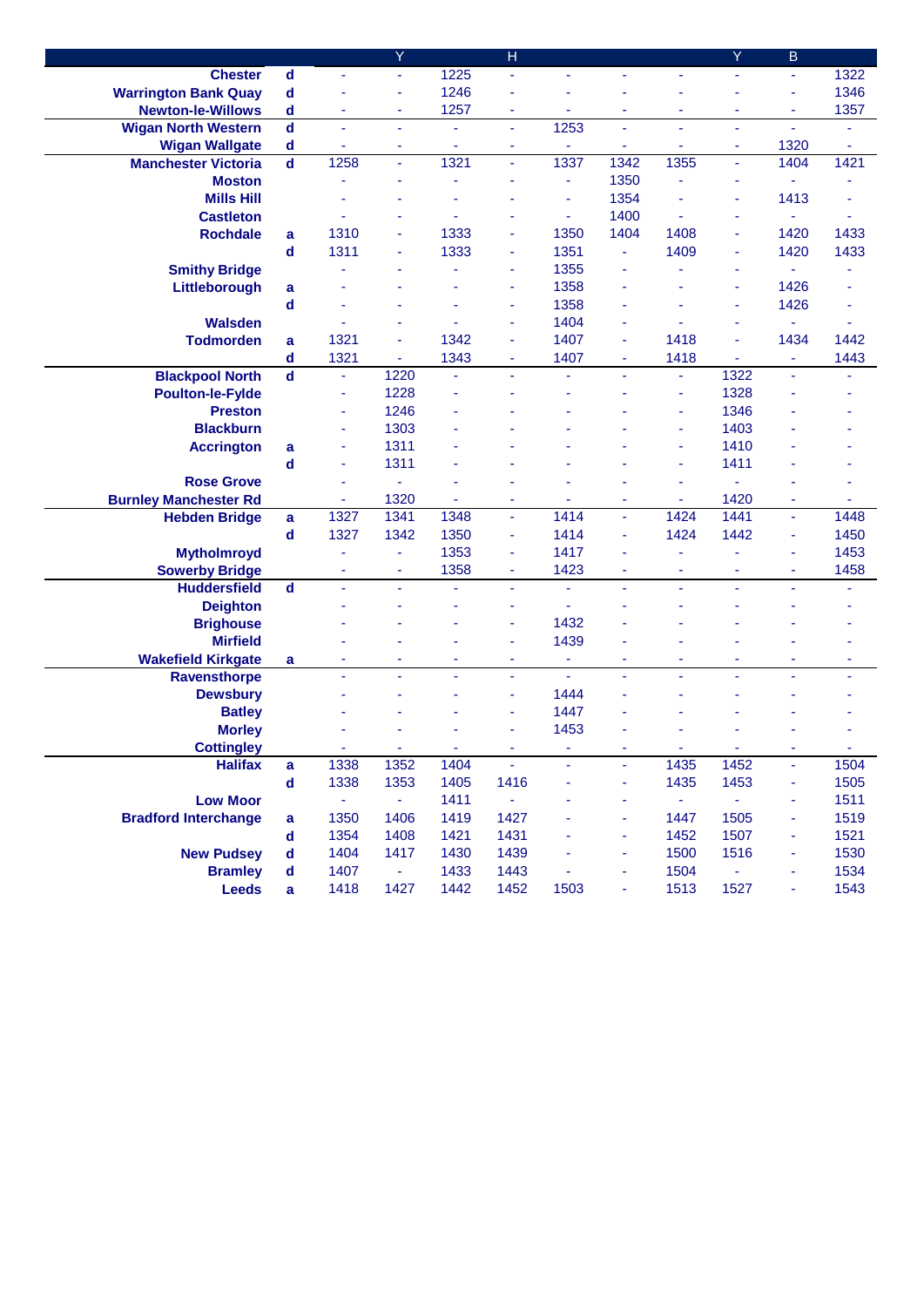|                              |                         |                |      |                | Ÿ      | B                     |      | $\mathsf{H}$   | bus D |                |                  |
|------------------------------|-------------------------|----------------|------|----------------|--------|-----------------------|------|----------------|-------|----------------|------------------|
| <b>Chester</b>               | d                       | ÷,             |      | ÷              | ÷      | ÷.                    | 1422 | ä,             |       | ä,             |                  |
| <b>Warrington Bank Quay</b>  | d                       |                |      |                |        | ÷                     | 1446 |                |       |                |                  |
| <b>Newton-le-Willows</b>     | d                       | ÷              | ٠    | ٠              | ٠      | ÷                     | 1456 | ÷              | ٠     | ×              | ٠                |
| <b>Wigan North Western</b>   | $\mathbf d$             | 1353           | ä,   | ä,             | ÷      | ä,                    | ÷    | ä,             | ä,    | ÷,             | ä,               |
| <b>Wigan Wallgate</b>        | d                       |                | ÷    |                | ۰      | 1420                  | ۰    | $\blacksquare$ | ٠     | ×,             |                  |
| <b>Manchester Victoria</b>   | $\overline{\mathbf{d}}$ | 1436           | 1443 | 1456           | ÷,     | 1504                  | 1521 | ä,             | ÷     | 1542           | 1558             |
| <b>Moston</b>                |                         | ÷              | 1453 | ä,             | ä,     | ä,                    |      |                | ÷     | 1549           | ä,               |
| <b>Mills Hill</b>            |                         | ä,             | 1458 |                |        | 1513                  |      |                | ä,    | 1553           |                  |
| <b>Castleton</b>             |                         | ä,             | 1505 | ä,             | ٠      | ä,                    |      |                | ä,    | 1558           | ä,               |
| <b>Rochdale</b>              | a                       | 1450           | 1509 | 1513           | ä,     | 1520                  | 1533 |                |       | 1602           | 1614             |
|                              | d                       | 1451           | ÷    | 1514           | ä,     | 1520                  | 1533 |                |       | ä,             | 1614             |
| <b>Smithy Bridge</b>         |                         | 1455           |      |                |        | ÷,                    |      |                |       |                |                  |
| Littleborough                | a                       | 1458           |      |                | ٠      | 1526                  |      |                |       |                |                  |
|                              | d                       | 1458           |      |                | ä,     | 1526                  |      |                |       |                |                  |
| <b>Walsden</b>               |                         | 1504           |      |                |        | ä,                    |      |                |       |                |                  |
| <b>Todmorden</b>             | a                       | 1507           | ÷    | 1523           | ä,     | 1534                  | 1542 |                |       |                | 1627             |
|                              | $\mathbf d$             | 1507           | ٠    | 1524           | ä,     | ä,                    | 1543 |                |       | ä,             | 1627             |
| <b>Blackpool North</b>       | $\mathbf d$             |                |      |                | 1422   |                       |      |                |       |                |                  |
| <b>Poulton-le-Fylde</b>      |                         |                |      | ä,             | 1428   |                       |      |                |       |                |                  |
| <b>Preston</b>               |                         |                |      | $\blacksquare$ | 1446   |                       |      |                |       |                |                  |
| <b>Blackburn</b>             |                         |                |      |                | 1503   |                       |      |                |       |                |                  |
| <b>Accrington</b>            | a                       |                |      |                | 1511   |                       |      |                |       |                |                  |
|                              | d                       |                |      | ÷              | 1511   |                       |      |                |       |                |                  |
| <b>Rose Grove</b>            |                         |                |      | ÷              |        |                       |      |                |       |                |                  |
| <b>Burnley Manchester Rd</b> |                         |                | ٠    |                | 1520   | ÷                     |      |                |       | ÷              |                  |
| <b>Hebden Bridge</b>         | a                       | 1513           | ÷    | 1529           | 1541   | ä,                    | 1548 | ä,             | ä,    | $\blacksquare$ | 1633             |
|                              | d                       | 1514           | ä,   | 1531           | 1542   | ÷                     | 1550 |                |       |                | 1633             |
| <b>Mytholmroyd</b>           |                         | 1516           |      |                |        | $\tilde{\phantom{a}}$ | 1553 |                |       |                |                  |
| <b>Sowerby Bridge</b>        |                         | 1522           | ٠    | ٠              | ٠      | ٠                     | 1558 | ٠              |       | ÷              | ٠                |
| <b>Huddersfield</b>          | $\mathbf d$             | ä,             | ä,   | ä,             | ä,     | ÷,                    | ä,   | ÷.             | 1603  | ä,             | ٠                |
| <b>Deighton</b>              |                         | ä,             |      |                |        |                       |      | ä,             | 1612  |                |                  |
| <b>Brighouse</b>             |                         | 1531           |      |                |        |                       |      | ÷              |       |                |                  |
| <b>Mirfield</b>              |                         | 1538           |      |                |        |                       |      | ÷              | 1622  |                |                  |
| <b>Wakefield Kirkgate</b>    | a                       | ٠              | ٠    | ۰              | ۰      | ۰                     | ۰    | ٠              | 1647  | ٠              | ÷                |
| Ravensthorpe                 |                         | $\blacksquare$ |      |                |        |                       |      |                |       |                |                  |
| <b>Dewsbury</b>              |                         | 1543           |      |                |        |                       |      |                |       |                |                  |
| <b>Batley</b>                |                         | 1546           |      |                |        |                       |      |                |       |                |                  |
| <b>Morley</b>                |                         | 1552           |      |                |        |                       |      |                |       |                |                  |
| <b>Cottingley</b>            |                         |                |      |                |        |                       |      |                |       |                |                  |
| <b>Halifax</b>               | a                       |                |      | 1542           | 1552   | ٠                     | 1604 | ä,             |       | ÷              | 1644             |
|                              | $\mathbf d$             |                |      | 1542           | 1553   | $\blacksquare$        | 1605 | 1617           |       | ×,             | 1644             |
| <b>Low Moor</b>              |                         |                |      | ÷              | $\Box$ | ٠                     | 1611 | $\blacksquare$ |       | ÷              | $\omega_{\rm c}$ |
| <b>Bradford Interchange</b>  | a                       |                |      | 1554           | 1605   | ٠                     | 1619 | 1628           |       | ٠              | 1656             |
|                              | d                       |                | ٠    | 1557           | 1607   | ٠                     | 1621 | 1631           |       | ÷              | 1659             |
| <b>New Pudsey</b>            | d                       |                |      | 1605           | 1616   | ÷                     | 1630 | 1639           |       | ä,             | 1707             |
| <b>Bramley</b>               | d                       |                |      | 1608           |        |                       | 1633 | 1643           |       |                | 1710             |
| <b>Leeds</b>                 | a                       | 1602           | ۰    | 1618           | 1627   |                       | 1642 | 1652           |       |                | 1719             |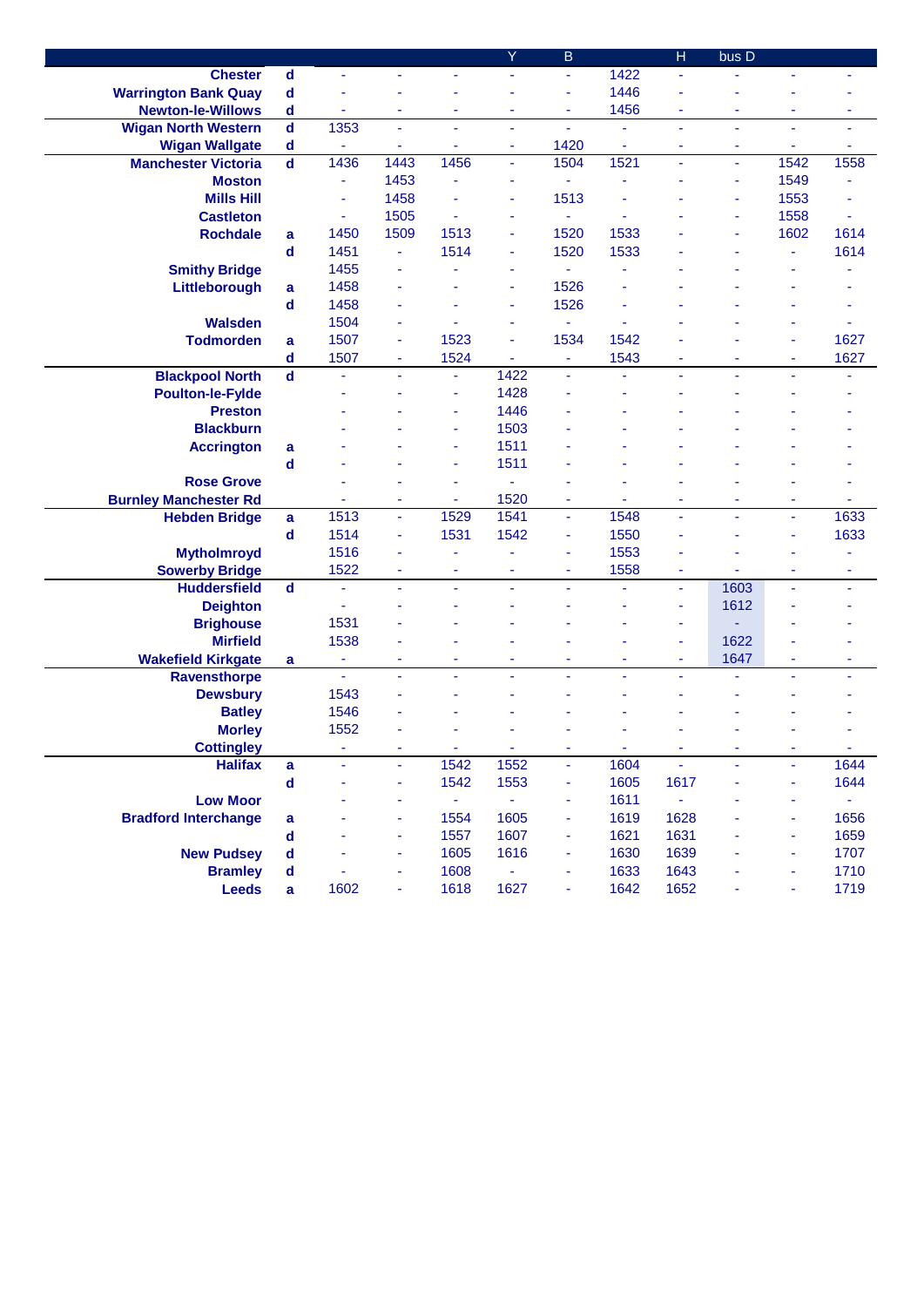|                              |                             | Y    | B    |                |      |                |      |                | Y    | B                        |      |
|------------------------------|-----------------------------|------|------|----------------|------|----------------|------|----------------|------|--------------------------|------|
| <b>Chester</b>               | $\operatorname{\mathsf{d}}$ | ä,   | ÷    | ÷              | 1519 | ٠              |      | Ξ              | ÷    | ÷.                       | 1615 |
| <b>Warrington Bank Quay</b>  | d                           | ä,   |      | ÷              | 1545 | ÷,             |      | ÷              | ä,   | ä,                       | 1645 |
| <b>Newton-le-Willows</b>     | d                           | ۰    | ٠    | ٠              | 1555 | ÷              | ٠    | ÷              | ٠    | $\overline{\phantom{a}}$ | 1655 |
| <b>Wigan North Western</b>   | $\operatorname{\mathsf{d}}$ | ä,   | ä,   | ä,             | ä,   | 1555           | ÷    | ä,             | ä,   | ÷                        |      |
| <b>Wigan Wallgate</b>        | d                           | ۰    | 1520 | ä,             | ٠    |                | ٠    |                | ٠    | 1620                     | ÷    |
| <b>Manchester Victoria</b>   | $\overline{\mathbf{d}}$     | ä,   | 1604 | 1609           | 1622 | 1637           | 1642 | 1658           | ä,   | 1704                     | 1722 |
| <b>Moston</b>                |                             |      | ÷    | 1616           | ÷    | ä,             | 1650 | ä,             | ä,   | ÷                        | ÷    |
| <b>Mills Hill</b>            |                             |      | ä,   | 1620           | 1630 | ä,             | 1654 | ä,             | ÷    | 1713                     | 1730 |
| <b>Castleton</b>             |                             |      | ä,   | 1626           | ä,   | ÷              | 1700 | $\blacksquare$ | ÷    | $\omega$                 | 1735 |
| <b>Rochdale</b>              | a                           | ٠    | 1618 | 1629           | 1636 | 1650           | 1704 | 1710           | ÷    | 1720                     | 1738 |
|                              | d                           | ÷    | 1618 | $\blacksquare$ | 1636 | 1651           | ÷    | 1711           | ٠    | 1720                     | 1739 |
| <b>Smithy Bridge</b>         |                             | ٠    | 1622 | ÷              | ä,   | 1655           | ٠    | 1715           | ÷    | ä,                       |      |
| Littleborough                | a                           | ٠    | 1625 | ٠              | ÷    | 1658           | ٠    | 1717           | ÷    | 1726                     |      |
|                              | d                           | ٠    | 1625 |                | ÷    | 1658           | ٠    | 1718           | ÷    | 1726                     |      |
| <b>Walsden</b>               |                             | ÷    | 1631 | ÷              | ÷    | 1704           | ٠    | ä,             | ÷    | 1732                     |      |
| <b>Todmorden</b>             | a                           | ÷    | 1635 | ä,             | 1645 | 1707           | ٠    | 1724           | ä,   | 1736                     | 1748 |
|                              | d                           |      | ٠    |                | 1646 | 1707           | ٠    | 1724           | ä,   | ä,                       | 1748 |
| <b>Blackpool North</b>       | $\mathsf{d}$                | 1522 |      |                |      |                |      | ä,             | 1622 |                          |      |
| <b>Poulton-le-Fylde</b>      |                             | 1528 |      |                |      |                |      | ä,             | 1628 |                          |      |
| <b>Preston</b>               |                             | 1546 |      |                |      |                |      | ÷              | 1646 |                          |      |
| <b>Blackburn</b>             |                             | 1603 |      |                |      |                |      |                | 1703 |                          |      |
| <b>Accrington</b>            | a                           | 1610 |      |                |      |                |      | ÷              | 1711 |                          |      |
|                              | d                           | 1611 |      |                |      |                |      | ÷              | 1711 |                          |      |
| <b>Rose Grove</b>            |                             |      |      |                |      |                |      | ÷              |      |                          |      |
| <b>Burnley Manchester Rd</b> |                             | 1620 |      | ٠              |      |                | ٠    | ÷              | 1720 | ×,                       |      |
| <b>Hebden Bridge</b>         | a                           | 1641 |      | ä,             | 1651 | 1714           | ä,   | 1729           | 1741 | $\blacksquare$           | 1754 |
|                              | d                           | 1642 |      | ÷              | 1652 | 1714           | ÷    | 1730           | 1741 | ä,                       | 1754 |
| <b>Mytholmroyd</b>           |                             |      |      |                | 1654 | 1717           |      |                |      | ٠                        | 1757 |
| <b>Sowerby Bridge</b>        |                             | ٠    | ٠    | ÷              | 1659 | 1722           | ٠    | ٠              | ٠    | ÷                        | 1802 |
| <b>Huddersfield</b>          | $\mathbf d$                 | ä,   | ä,   | ÷.             | ٠    | ä,             | ä,   | ä,             | ä,   | ÷.                       | ٠    |
| <b>Deighton</b>              |                             |      |      |                |      | ä,             |      |                |      |                          |      |
| <b>Brighouse</b>             |                             |      |      |                |      | 1732           |      |                |      |                          |      |
| <b>Mirfield</b>              |                             |      |      |                | ٠    | 1739           |      |                |      |                          |      |
| <b>Wakefield Kirkgate</b>    | a                           | ۰    | ٠    | ٠              | ٠    | ٠              | ٠    | ٠              | ٠    | ×                        | ٠    |
| Ravensthorpe                 |                             | ä,   |      | ٠              | ÷    | $\blacksquare$ |      |                |      | ÷,                       |      |
| <b>Dewsbury</b>              |                             |      |      |                |      | 1744           |      |                |      |                          |      |
| <b>Batley</b>                |                             |      |      |                |      | 1747           |      |                |      |                          |      |
| <b>Morley</b>                |                             |      |      |                |      | 1753           |      |                |      |                          |      |
| <b>Cottingley</b>            |                             |      |      |                |      |                |      |                |      |                          |      |
| <b>Halifax</b>               | a                           | 1652 |      |                | 1706 |                |      | 1740           | 1752 | ٠                        | 1808 |
|                              | d                           | 1653 |      | ۰              | 1706 |                | ٠    | 1741           | 1752 | $\blacksquare$           | 1809 |
| <b>Low Moor</b>              |                             | ÷,   |      |                | 1712 |                |      | $\omega$       | ÷,   | ä,                       | 1815 |
| <b>Bradford Interchange</b>  | a                           | 1704 |      |                | 1720 |                |      | 1753           | 1804 | ٠                        | 1823 |
|                              | d                           | 1706 |      |                | 1722 |                | ٠    | 1757           | 1807 | ÷                        | 1825 |
| <b>New Pudsey</b>            | d                           | 1715 |      |                | 1731 |                | ä,   | 1806           | 1815 |                          | 1834 |
| <b>Bramley</b>               | d                           |      |      |                | 1734 |                |      | 1809           |      |                          | 1837 |
| <b>Leeds</b>                 | a                           | 1729 |      |                | 1743 | 1803           | ۰    | 1819           | 1827 |                          | 1844 |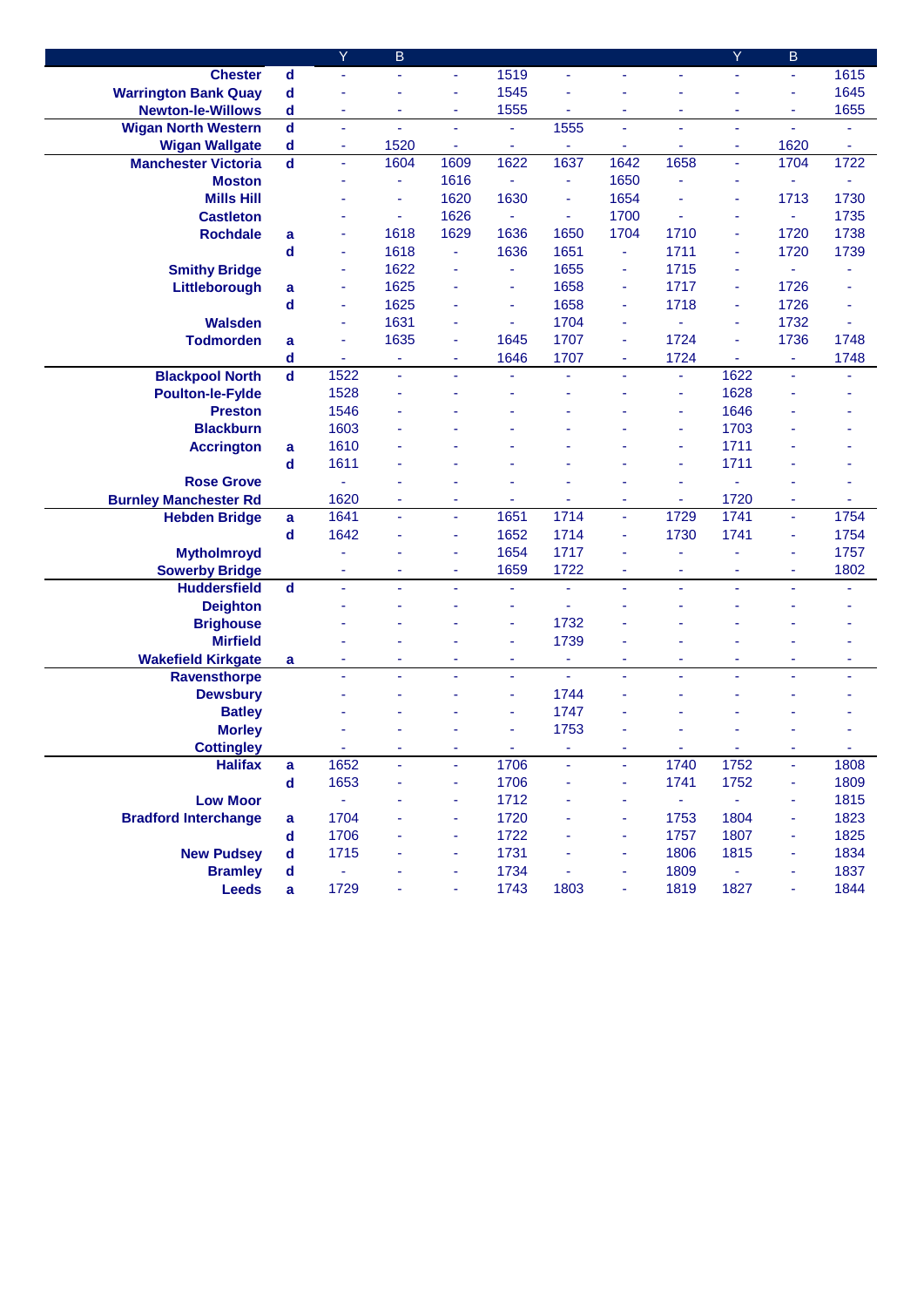|                              |                             | $\overline{\mathsf{H}}$  | bus D |                          |                          | Y                     |                |                |                |                  | Υ             |
|------------------------------|-----------------------------|--------------------------|-------|--------------------------|--------------------------|-----------------------|----------------|----------------|----------------|------------------|---------------|
| <b>Chester</b>               | $\operatorname{\mathsf{d}}$ | $\blacksquare$           | ä,    | ÷                        |                          | $\omega$              | 1717           | ٠              | ÷              | ÷                |               |
| <b>Warrington Bank Quay</b>  | $\mathbf d$                 |                          |       |                          |                          | ä,                    | 1740           |                |                |                  |               |
| <b>Newton-le-Willows</b>     | $\mathbf d$                 | ×,                       | ä,    | ÷                        | ÷                        | ä,                    | 1751           | ä,             | ä,             | ä,               | ٠             |
| <b>Wigan North Western</b>   | $\operatorname{\mathsf{d}}$ | ä,                       | ÷     | $\tilde{\phantom{a}}$    | ä,                       | ä,                    | ۰              | 1754           | ä,             | ä,               | ٠             |
| <b>Wigan Wallgate</b>        | $\mathbf d$                 | ÷                        | ÷     | ÷                        | ÷                        | ٠                     | ٠              | $\blacksquare$ | ۰              | ٠                | ۰             |
| <b>Manchester Victoria</b>   | $\mathbf d$                 | ×,                       | ÷     | 1742                     | 1758                     | $\blacksquare$        | 1820           | 1837           | 1842           | 1858             | ٠             |
| <b>Moston</b>                |                             |                          | ٠     | 1750                     | ÷                        | ä,                    |                | ÷              | 1850           | ä,               |               |
| <b>Mills Hill</b>            |                             |                          |       | 1754                     |                          | ä,                    | 1828           | ÷              | 1854           |                  |               |
| <b>Castleton</b>             |                             |                          |       | 1800                     |                          | ÷                     | ä,             | ÷              | 1900           | ł,               |               |
| <b>Rochdale</b>              | a                           |                          |       | 1803                     | 1810                     | ÷                     | 1834           | 1850           | 1904           | 1910             |               |
|                              | $\mathbf d$                 |                          |       | ä,                       | 1811                     | ä,                    | 1835           | 1851           | $\blacksquare$ | 1911             |               |
| <b>Smithy Bridge</b>         |                             |                          |       | ÷                        | 1815                     | ÷                     | 1839           | 1855           | ٠              | 1915             |               |
| Littleborough                | a                           |                          |       | ÷                        | 1818                     | ä,                    | 1841           | 1858           | ٠              | 1918             |               |
|                              | $\operatorname{\mathsf{d}}$ |                          |       | ÷                        | 1818                     | ×                     | 1842           | 1858           | ٠              | 1918             |               |
| <b>Walsden</b>               |                             |                          |       | ÷                        | í,                       | ä,                    | ٠              | 1904           | ٠              | i,               |               |
| <b>Todmorden</b>             | a                           |                          |       | ÷                        | 1824                     | ä,                    | 1848           | 1907           | ٠              | 1924             |               |
|                              | d                           |                          |       | ٠                        | 1825                     | ÷                     | 1848           | 1908           | ٠              | 1925             |               |
| <b>Blackpool North</b>       | $\overline{\mathbf{d}}$     | ÷,                       | ä,    | ä,                       | ٠                        | 1722                  | $\blacksquare$ | ÷,             | ä,             | ÷                | 1822          |
| <b>Poulton-le-Fylde</b>      |                             |                          |       |                          | ÷                        | 1728                  |                |                |                | ÷                | 1828          |
| <b>Preston</b>               |                             |                          |       |                          | ä,                       | 1746                  |                |                |                | ٠                | 1846          |
| <b>Blackburn</b>             |                             |                          |       |                          |                          | 1803                  |                |                |                | ä,               | 1903          |
| <b>Accrington</b>            | a                           |                          |       |                          |                          | 1811                  |                |                |                | ä,               | 1910          |
|                              | d                           |                          |       |                          |                          | 1811                  |                |                |                | ä,               | 1911          |
| <b>Rose Grove</b>            |                             |                          |       |                          | ä,                       | ä,                    |                |                |                | ä,               | ÷             |
| <b>Burnley Manchester Rd</b> |                             | ٠                        | ٠     | ÷                        | $\overline{\phantom{a}}$ | 1820                  | ä,             | ä,             | ٠              | ÷                | 1920          |
| <b>Hebden Bridge</b>         | a                           | ×,                       | ÷     | ÷                        | 1830                     | 1841                  | 1854           | 1914           | ٠              | 1930             | 1941          |
|                              | $\mathbf d$                 |                          |       | ÷                        | 1831                     | 1841                  | 1855           | 1915           | ٠              | 1931             | 1942          |
| <b>Mytholmroyd</b>           |                             |                          |       |                          |                          | ä,                    | 1857           | 1917           |                |                  |               |
| <b>Sowerby Bridge</b>        |                             | ٠                        | ٠     | $\blacksquare$           | ÷                        | $\tilde{\phantom{a}}$ | 1902           | 1923           | ٠              | ÷                | ٠             |
| <b>Huddersfield</b>          | $\mathbf d$                 | ä,                       | 1803  | ä,                       | ä,                       | ä,                    | ä,             | ä,             | ä,             | L,               | ÷,            |
| <b>Deighton</b>              |                             | $\overline{\phantom{a}}$ | 1812  |                          |                          |                       | ä,             | ä,             |                |                  |               |
| <b>Brighouse</b>             |                             | ٠                        | ٠     |                          |                          |                       | ÷              | 1932           |                |                  |               |
| <b>Mirfield</b>              |                             | ×,                       | 1822  |                          |                          |                       | ä,             | 1939           |                |                  |               |
| <b>Wakefield Kirkgate</b>    | a                           | $\overline{\phantom{a}}$ | 1847  | ÷                        | ÷                        | ÷                     | ٠              | ÷              | ۰              | ٠                | ٠             |
| <b>Ravensthorpe</b>          |                             | $\blacksquare$           | ÷     | ä,                       | ٠                        | $\blacksquare$        | ٠              | ä,             | ä,             | ä,               | ÷             |
| <b>Dewsbury</b>              |                             |                          |       |                          |                          |                       | ä,             | 1944           |                |                  |               |
| <b>Batley</b>                |                             |                          |       |                          |                          |                       |                | 1947           |                |                  |               |
| <b>Morley</b>                |                             |                          |       |                          |                          |                       |                | 1953           |                |                  |               |
| <b>Cottingley</b>            |                             |                          |       |                          | ÷                        | ÷                     | ÷.             |                |                | ÷.               | ÷.            |
| <b>Halifax</b>               | a                           |                          |       |                          | 1841                     | 1852                  | 1910           |                |                | 1941             | 1952          |
|                              | $\operatorname{\mathsf{d}}$ | 1817                     |       | ÷                        | 1842                     | 1852                  | 1910           | ÷              | ٠              | 1942             | 1953          |
| <b>Low Moor</b>              |                             | ÷.                       |       | ÷                        | $\omega_{\rm{eff}}$      | $\sim 10^{-1}$        | 1917           |                | ٠              | $\omega_{\rm c}$ | $\sim$        |
| <b>Bradford Interchange</b>  | a                           | 1828                     |       | ÷                        | 1855                     | 1904                  | 1924           |                | ٠              | 1954             | 2005          |
|                              | d                           | 1832                     |       | $\overline{\phantom{a}}$ | 1858                     | 1907                  | 1926           |                | ۰              | 1958             | 2007          |
| <b>New Pudsey</b>            | d                           | 1840                     |       | ٠                        | 1907                     | 1915                  | 1935           |                | ٠              | 2007             | 2016          |
| <b>Bramley</b>               | d                           | 1844                     |       | ÷                        | 1910                     | $\omega_{\rm{eff}}$   | 1938           | ۰              | ٠              | 2010             | $\frac{1}{2}$ |
| <b>Leeds</b>                 | a                           | 1853                     |       |                          | 1919                     | 1927                  | 1947           | 2003           | ۰              | 2019             | 2026          |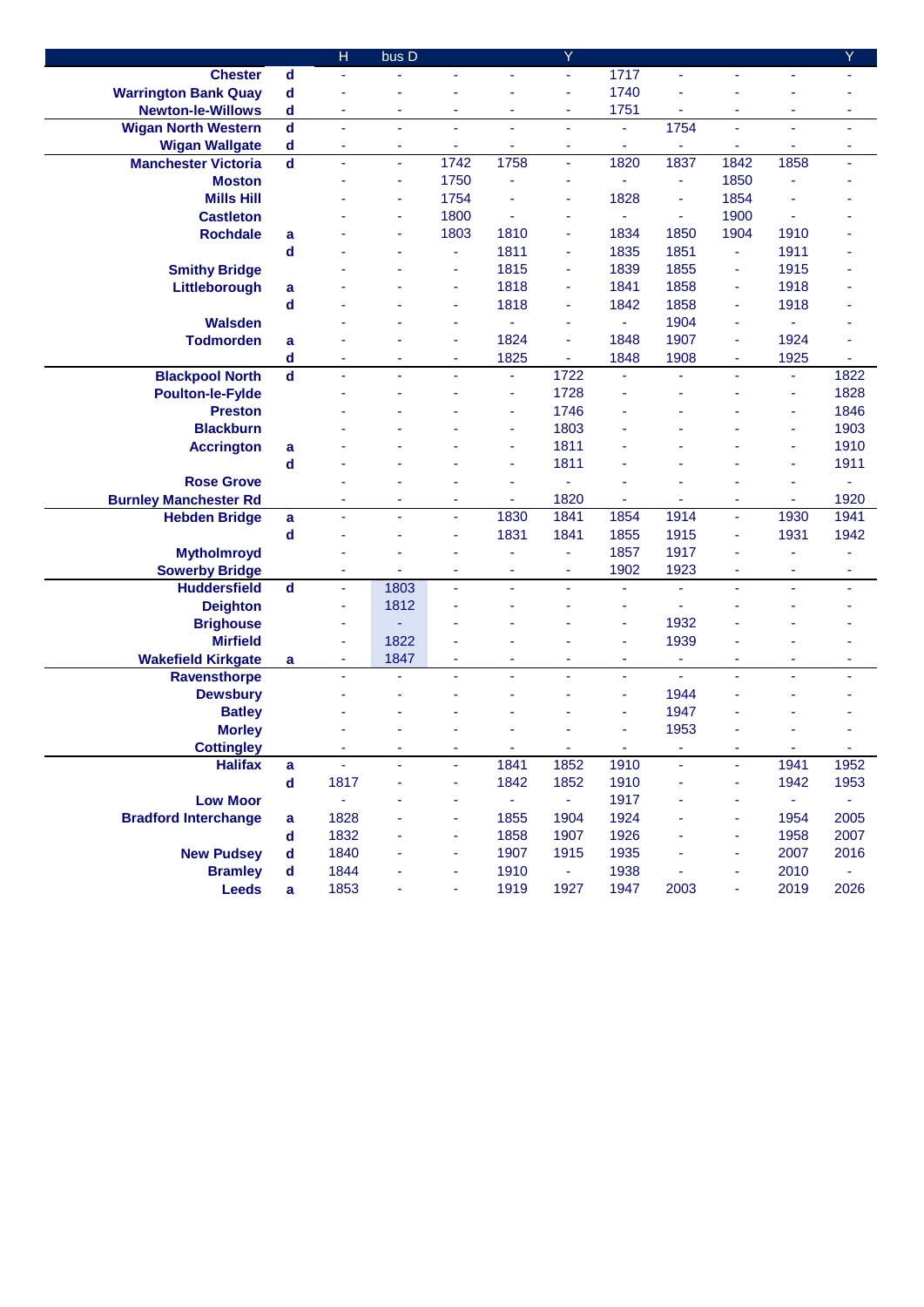|                              |                         | $\overline{B}$ |                     | $\overline{\mathsf{H}}$ |      |                          |                          | Ÿ                        | B    |        |                          |
|------------------------------|-------------------------|----------------|---------------------|-------------------------|------|--------------------------|--------------------------|--------------------------|------|--------|--------------------------|
| <b>Chester</b>               | $\mathbf d$             | ä,             | 1825                | ä,                      | ä,   | ÷.                       | ä,                       | ä,                       | ä,   | 1922   | ä,                       |
| <b>Warrington Bank Quay</b>  | $\mathbf d$             | ä,             | 1852                | ä,                      |      |                          |                          |                          | ä,   | 1946   |                          |
| <b>Newton-le-Willows</b>     | d                       | ÷,             | 1902                | ÷                       | ÷    | ٠                        | ÷                        | ÷                        | ÷    | 1957   | $\overline{\phantom{a}}$ |
| <b>Wigan North Western</b>   | $\mathbf d$             | ä,             | ÷                   | ä,                      | 1853 | $\tilde{\phantom{a}}$    | ä,                       | ä,                       | ä,   | ä,     | 1954                     |
| <b>Wigan Wallgate</b>        | $\mathbf d$             | 1820           | ٠                   | ٠                       |      | ٠                        | ÷                        | ٠                        | 1920 | ٠      |                          |
| <b>Manchester Victoria</b>   | $\mathbf d$             | 1904           | 1922                | ÷                       | 1936 | 1941                     | 1958                     | ÷                        | 2004 | 2020   | 2037                     |
| <b>Moston</b>                |                         | ÷              |                     |                         | ÷    | 1949                     |                          | ä,                       |      |        |                          |
| <b>Mills Hill</b>            |                         | 1913           |                     |                         | ä,   | 1953                     |                          | ä,                       | 2013 |        |                          |
| <b>Castleton</b>             |                         | ä,             |                     |                         | ÷    | 1959                     | ÷,                       | ٠                        | ä,   | ÷      | ä,                       |
| <b>Rochdale</b>              | a                       | 1920           | 1934                | ä,                      | 1949 | 2003                     | 2010                     | ä,                       | 2020 | 2033   | 2050                     |
|                              | $\mathbf d$             | 1920           | 1934                | ä,                      | 1950 | ä,                       | 2011                     | ä,                       | 2020 | 2034   | 2051                     |
| <b>Smithy Bridge</b>         |                         | ä,             |                     | ä,                      | 1954 | ä,                       |                          | ä,                       | ä,   | ÷      | 2055                     |
| Littleborough                | a                       | 1926           |                     | ٠                       | 1957 |                          |                          | ÷                        | 2026 | ×,     | 2058                     |
|                              | d                       | 1926           |                     | ٠                       | 1957 | ä,                       |                          | ٠                        | 2026 | ÷      | 2058                     |
| <b>Walsden</b>               |                         | ä,             |                     | ÷                       | 2003 | ä,                       |                          | ÷                        |      | ÷      | 2104                     |
| <b>Todmorden</b>             | a                       | 1934           | 1943                | ÷                       | 2006 | $\overline{\phantom{a}}$ | 2021                     | ä,                       | 2034 | 2043   | 2107                     |
|                              | d                       | ÷,             | 1943                | ÷                       | 2007 | ÷                        | 2021                     |                          | ÷    | 2043   | 2107                     |
| <b>Blackpool North</b>       | $\mathbf d$             |                |                     |                         |      |                          | ÷                        | 1922                     | ٠    | L,     | ÷                        |
| <b>Poulton-le-Fylde</b>      |                         |                |                     |                         |      |                          | $\blacksquare$           | 1928                     |      |        |                          |
| <b>Preston</b>               |                         |                |                     |                         |      |                          |                          | 1946                     |      |        |                          |
| <b>Blackburn</b>             |                         |                |                     |                         |      |                          |                          | 2003                     |      |        |                          |
| <b>Accrington</b>            | a                       |                |                     |                         |      |                          |                          | 2011                     |      |        |                          |
|                              | d                       |                |                     |                         |      |                          | ä,                       | 2011                     |      |        |                          |
| <b>Rose Grove</b>            |                         |                |                     |                         |      |                          | ٠                        | ×,                       |      |        |                          |
| <b>Burnley Manchester Rd</b> |                         | ٠              | ٠                   | ۰                       | ٠    | ٠                        | ۰                        | 2020                     | ٠    | ×      | ۰                        |
| <b>Hebden Bridge</b>         | a                       | ÷              | 1949                | ä,                      | 2014 | $\overline{\phantom{a}}$ | 2027                     | 2041                     | ٠    | 2048   | 2114                     |
|                              | d                       | ä,             | 1949                | ÷,                      | 2015 | $\bar{\phantom{a}}$      | 2027                     | 2042                     | ÷    | 2050   | 2114                     |
| <b>Mytholmroyd</b>           |                         |                | 1952                | ä,                      | 2017 |                          |                          |                          | ÷    | 2053   | 2117                     |
| <b>Sowerby Bridge</b>        |                         | ٠              | 1957                | ÷                       | 2023 | $\overline{\phantom{a}}$ | $\overline{\phantom{a}}$ | $\overline{\phantom{a}}$ | ÷    | 2058   | 2123                     |
| <b>Huddersfield</b>          | $\overline{\mathbf{d}}$ | ä,             | ä,                  | ÷,                      | ä,   | ä,                       | ä,                       | L                        | ä,   | L,     | ä,                       |
| <b>Deighton</b>              |                         |                |                     | ä,                      | ×,   |                          |                          |                          |      | ä,     | ä,                       |
| <b>Brighouse</b>             |                         |                |                     |                         | 2032 |                          |                          |                          |      | ä,     | 2132                     |
| <b>Mirfield</b>              |                         |                |                     | ÷                       | 2039 |                          |                          |                          |      | ä,     | 2139                     |
| <b>Wakefield Kirkgate</b>    | a                       | ٠              | ٠                   | ٠                       | ٠    | ٠                        | ٠                        | ٠                        | ٠    | ٠      | ٠                        |
| Ravensthorpe                 |                         | ä,             | ä,                  | ÷,                      | ä,   | ä,                       | ä,                       | L                        | ä,   | ÷      | Ξ                        |
| <b>Dewsbury</b>              |                         |                |                     | ä,                      | 2044 |                          |                          |                          |      | ä,     | 2145                     |
| <b>Batley</b>                |                         |                |                     |                         | 2047 |                          |                          |                          |      |        | 2148                     |
| <b>Morley</b>                |                         |                |                     |                         | 2053 |                          |                          |                          |      |        | 2157                     |
| <b>Cottingley</b>            |                         |                | ж.                  | ٠                       |      | ٠                        | <b>.</b>                 | $\sim$                   | ٠    | $\sim$ | ٠                        |
| <b>Halifax</b>               | a                       |                | 2004                | ÷,                      |      |                          | 2038                     | 2052                     | ٠    | 2105   |                          |
|                              | $\mathbf d$             | ä,             | 2004                | 2017                    |      | ÷                        | 2038                     | 2053                     | ٠    | 2105   |                          |
| <b>Low Moor</b>              |                         |                | $\omega_{\rm{eff}}$ | $\blacksquare$          |      | ÷                        | $\omega_{\rm{eff}}$      | $\omega$                 | ÷,   | 2112   |                          |
| <b>Bradford Interchange</b>  | a                       |                | 2017                | 2028                    |      | ÷                        | 2050                     | 2105                     | ä,   | 2119   |                          |
|                              | d                       |                | 2021                | 2030                    |      | ٠                        | 2053                     | 2107                     | ۰    | 2122   |                          |
| <b>New Pudsey</b>            | d                       | ÷              | 2030                | 2039                    |      | $\overline{\phantom{a}}$ | 2101                     | 2116                     | ۰    | 2130   |                          |
| <b>Bramley</b>               | d                       |                | 2033                | 2043                    |      |                          | 2104                     | ÷                        | ۰    | 2134   |                          |
| <b>Leeds</b>                 | a                       |                | 2042                | 2052                    | 2104 |                          | 2113                     | 2129                     | ÷    | 2143   | 2208                     |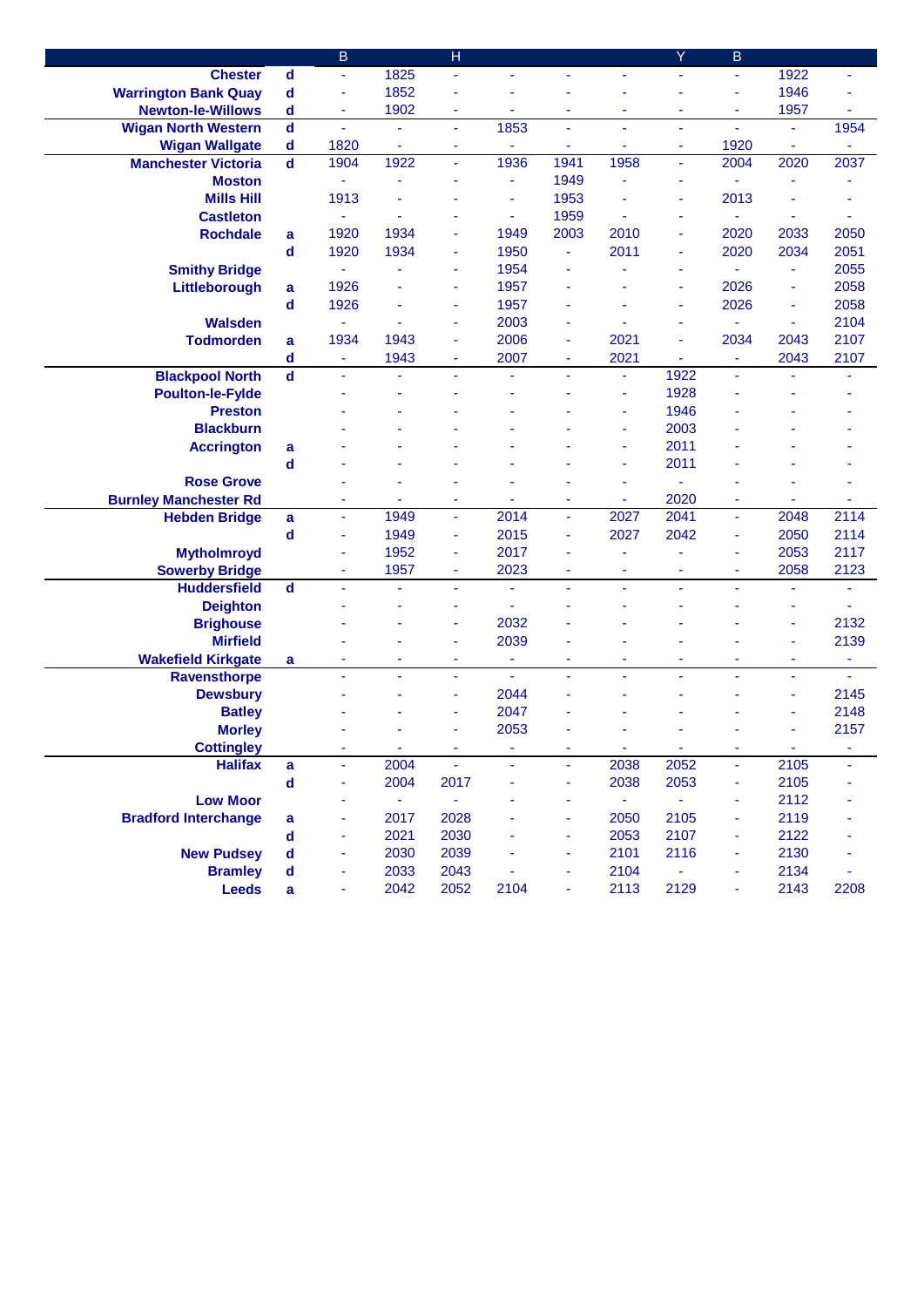|                              |                             |      |                     | Ÿ              | B    |      | H                |                          |                          |                | B              |
|------------------------------|-----------------------------|------|---------------------|----------------|------|------|------------------|--------------------------|--------------------------|----------------|----------------|
| <b>Chester</b>               | $\operatorname{\mathsf{d}}$ | ä,   |                     |                | ä,   | 2021 | ä,               | ÷,                       | ä,                       | ä,             |                |
| <b>Warrington Bank Quay</b>  | $\mathbf d$                 |      |                     |                | ÷    | 2047 |                  |                          |                          |                |                |
| <b>Newton-le-Willows</b>     | d                           | ÷    | ٠                   | $\blacksquare$ | ÷    | 2057 | ٠                | $\blacksquare$           | ÷                        | ÷              | ÷              |
| <b>Wigan North Western</b>   | $\mathbf d$                 | ä,   | ä,                  | ÷,             | ä,   | ä,   | ٠                | ä,                       | ä,                       | ä,             | ÷              |
| <b>Wigan Wallgate</b>        | d                           | ۰    | ٠                   | ٠              | 2019 | ÷    | ٠                | ٠                        | ٠                        | ٠              | ÷              |
| <b>Manchester Victoria</b>   | $\overline{\mathbf{d}}$     | 2042 | 2055                | ÷              | 2104 | 2121 | ٠                | 2138                     | 2156                     | $\blacksquare$ | 2204           |
| <b>Moston</b>                |                             | 2050 |                     |                |      |      | ÷                | 2146                     |                          |                |                |
| <b>Mills Hill</b>            |                             | 2054 |                     |                |      |      |                  | 2151                     |                          |                |                |
| <b>Castleton</b>             |                             | 2100 |                     |                |      |      |                  | 2157                     | ä,                       |                |                |
| <b>Rochdale</b>              | a                           | 2104 | 2108                |                | 2117 | 2133 | ÷                | 2200                     | 2209                     | ä,             | 2217           |
|                              | d                           | ä,   | 2111                | ÷              | 2118 | 2133 |                  | ä,                       | 2210                     | ä,             | 2218           |
| <b>Smithy Bridge</b>         |                             |      |                     | ÷              | 2122 |      |                  |                          |                          | ÷              | 2222           |
| Littleborough                | a                           |      |                     | ÷              | 2125 |      |                  |                          |                          | ÷              | 2225           |
|                              | d                           |      |                     | ٠              | 2125 |      |                  |                          |                          | ÷              | 2225           |
| <b>Walsden</b>               |                             |      |                     | ÷              | 2131 | ä,   |                  |                          |                          | ä,             | 2231           |
| <b>Todmorden</b>             | a                           |      | 2121                | ä,             | 2135 | 2142 |                  |                          | 2221                     | ä,             | 2235           |
|                              | d                           | ٠    | 2121                |                | ۰    | 2143 |                  |                          | 2221                     |                | ÷              |
| <b>Blackpool North</b>       | $\mathbf d$                 |      | ÷                   | 2022           | ٠    | ä,   |                  |                          | ٠                        | 2118           | $\blacksquare$ |
| <b>Poulton-le-Fylde</b>      |                             |      | ٠                   | 2028           |      |      |                  |                          | ٠                        | 2124           |                |
| <b>Preston</b>               |                             |      |                     | 2046           |      |      |                  |                          | ٠                        | 2144           |                |
| <b>Blackburn</b>             |                             |      |                     | 2103           |      |      |                  |                          | ä,                       | 2201           |                |
| <b>Accrington</b>            | a                           |      |                     | 2111           |      |      |                  |                          |                          | 2209           |                |
|                              | d                           |      |                     | 2111           |      |      |                  |                          | ä,                       | 2209           |                |
| <b>Rose Grove</b>            |                             |      |                     | ä,             |      |      |                  |                          | ٠                        | ä,             |                |
| <b>Burnley Manchester Rd</b> |                             | ٠    | ۰                   | 2120           | ٠    | ٠    | ٠                | ÷                        | ۰                        | 2218           | ٠              |
| <b>Hebden Bridge</b>         | a                           | ä,   | 2127                | 2141           | ٠    | 2148 | ä,               | ä,                       | 2227                     | 2239           |                |
|                              | d                           |      | 2127                | 2141           | ٠    | 2150 |                  | ä,                       | 2227                     | 2240           |                |
| <b>Mytholmroyd</b>           |                             |      |                     |                |      | 2153 |                  |                          |                          |                |                |
| <b>Sowerby Bridge</b>        |                             | ٠    | ٠                   | ٠              | ٠    | 2158 | ٠                | $\overline{\phantom{a}}$ | $\overline{\phantom{a}}$ | ٠              | ÷              |
| <b>Huddersfield</b>          | $\overline{\mathbf{d}}$     |      | L,                  |                | L,   |      | ä,               |                          | ä,                       | ä,             |                |
| <b>Deighton</b>              |                             |      |                     |                |      |      |                  |                          |                          |                |                |
| <b>Brighouse</b>             |                             |      |                     |                |      |      |                  |                          |                          |                |                |
| <b>Mirfield</b>              |                             |      |                     |                |      |      |                  |                          |                          |                |                |
| <b>Wakefield Kirkgate</b>    | a                           | ٠    | ٠                   | ٠              | ٠    | ٠    | ٠                | ٠                        | ٠                        | ٠              | ٠              |
| <b>Ravensthorpe</b>          |                             |      |                     | ä,             |      | ä,   | L,               | ä,                       |                          | ä,             | ä,             |
| <b>Dewsbury</b>              |                             |      |                     |                |      |      |                  |                          |                          |                |                |
| <b>Batley</b>                |                             |      |                     |                |      |      |                  |                          |                          |                |                |
| <b>Morley</b>                |                             |      |                     |                |      |      |                  |                          |                          |                |                |
| <b>Cottingley</b>            |                             |      | ٠                   | ٠              | ٠    | ж.   | ٠                | ۰                        | . н.                     | ÷              | ٠              |
| <b>Halifax</b>               | a                           |      | 2138                | 2152           | ٠    | 2204 | ÷,               | ÷,                       | 2238                     | 2250           |                |
|                              | $\operatorname{\mathsf{d}}$ | ä,   | 2138                | 2152           | ÷    | 2205 | 2221             | $\blacksquare$           | 2239                     | 2251           |                |
| <b>Low Moor</b>              |                             |      | $\omega_{\rm{eff}}$ | $\omega$       | ٠    | 2211 | $\omega_{\rm c}$ | ä,                       | $\sim$                   | $\omega$       |                |
| <b>Bradford Interchange</b>  | a                           |      | 2150                | 2204           | ٠    | 2220 | 2232             | ÷                        | 2251                     | 2303           |                |
|                              | d                           | ÷    | 2153                | 2207           | ٠    | 2222 | 2235             | ٠                        | 2254                     | 2305           |                |
| <b>New Pudsey</b>            | d                           | ÷    | 2201                | 2215           | ٠    | 2231 | 2243             | ÷                        | 2303                     | 2314           |                |
| <b>Bramley</b>               | d                           |      | 2204                | Ξ              | ۰    | 2234 | 2247             | ÷                        | 2306                     | ÷              |                |
| <b>Leeds</b>                 | a                           |      | 2213                | 2227           | ۰    | 2245 | 2257             | ÷                        | 2315                     | 2324           |                |